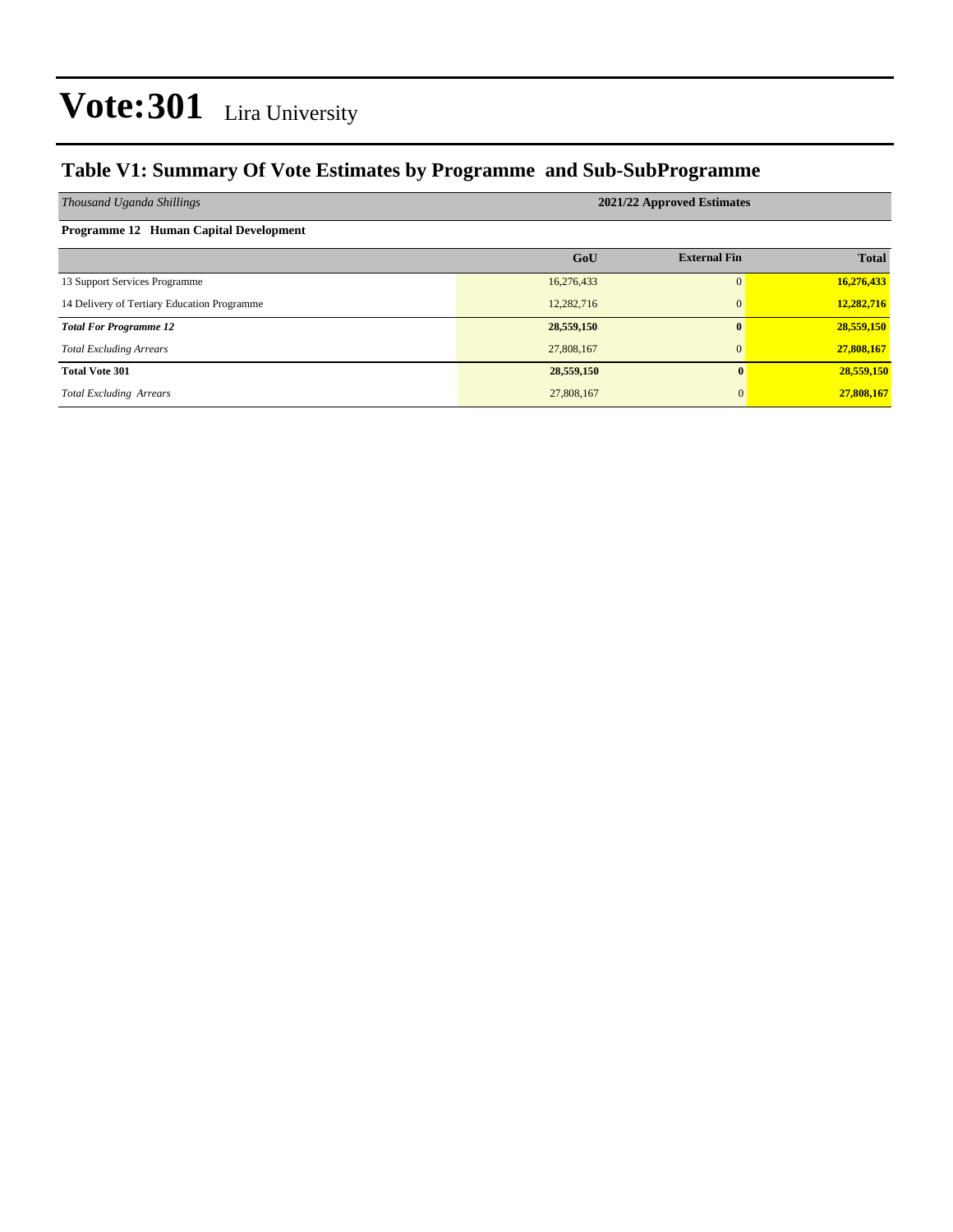### **Table V2: Summary Of Vote Estimates by Sub-SubProgramme,Department and Project**

| Thousand Uganda Shillings                                                 |                  | 2020/21 Approved Budget |                  | 2021/22 Approved Estimates |              |                               |              |
|---------------------------------------------------------------------------|------------------|-------------------------|------------------|----------------------------|--------------|-------------------------------|--------------|
| <b>Sub-SubProgramme 13 Support Services Programme</b>                     |                  |                         |                  |                            |              |                               |              |
| <b>Recurrent Budget Estimates</b>                                         | <b>Wage</b>      | Non-Wage                | <b>AIA</b>       | <b>Total</b>               | <b>Wage</b>  | Non-Wage                      | <b>Total</b> |
| 01 Central Administration                                                 | 2,710,161        | 3,852,693               | $\overline{0}$   | 6,562,854                  | 2,710,161    | 4,593,285                     | 7,303,446    |
| 02 Academic Affairs Programme                                             | 898,735          | 778,080                 | $\mathbf{0}$     | 1,676,815                  | 898,735      | 778,080                       | 1.676.815    |
| 04 Student Affairs Programme                                              | 158,575          | 698,353                 | $\mathbf{0}$     | 856,928                    | 158,575      | 698,353                       | 856,928      |
| 09 Projects                                                               | $\mathbf{0}$     | 415,912                 | $\mathbf{0}$     | 415,912                    | $\mathbf{0}$ | 360,000                       | 360,000      |
| 11 Clinical Services                                                      | 432,174          | 329,858                 | $\overline{0}$   | 762,032                    | 432,174      | 329,858                       | 762,032      |
| <b>Total Recurrent Budget Estimates for Sub-</b><br><b>SubProgramme</b>   | 4,199,646        | 6,074,896               | $\bf{0}$         | 10,274,542                 | 4,199,646    | 6,759,576                     | 10,959,222   |
| Development Budget Estimates                                              | <b>GoU Dev't</b> | <b>External Fin</b>     | <b>AIA</b>       | <b>Total</b>               |              | <b>GoU Dev't External Fin</b> | <b>Total</b> |
| 1414 Support to Lira University Infrastructure Development                | 5,000,000        | $\mathbf{0}$            | $\overline{0}$   | 5,000,000                  | 4,667,212    | $\overline{0}$                | 4,667,212    |
| 1464 Institutional Support to Lira University - Retooling                 | 300,000          | $\mathbf{0}$            | $\overline{0}$   | 300,000                    | 650,000      | $\mathbf{0}$                  | 650,000      |
| <b>Total Development Budget Estimates for Sub-</b><br><b>SubProgramme</b> | 5,300,000        | $\bf{0}$                | $\bf{0}$         | 5,300,000                  | 5,317,212    | $\mathbf{0}$                  | 5,317,212    |
|                                                                           | GoU              | <b>External Fin</b>     | <b>AIA</b>       | <b>Total</b>               | GoU          | <b>External Fin</b>           | <b>Total</b> |
| <b>Total For Sub-SubProgramme 13</b>                                      | 15,574,542       | $\bf{0}$                | $\bf{0}$         | 15,574,542                 | 16,276,433   | $\bf{0}$                      | 16,276,433   |
| <b>Total Excluding Arrears</b>                                            | 15,570,451       | $\boldsymbol{0}$        | $\boldsymbol{0}$ | 15,570,451                 | 15,525,451   | $\overline{0}$                | 15,525,451   |
| <b>Sub-SubProgramme 14 Delivery of Tertiary Education Programme</b>       |                  |                         |                  |                            |              |                               |              |
| <b>Recurrent Budget Estimates</b>                                         | <b>Wage</b>      | Non-Wage                | <b>AIA</b>       | <b>Total</b>               | <b>Wage</b>  | Non-Wage                      | <b>Total</b> |
| 06 Faculty of Health Science                                              | 6,482,885        | 280,199                 | $\boldsymbol{0}$ | 6,763,084                  | 6,482,885    | 325,199                       | 6,808,084    |
| 07 Faculty of Management Sciences Programme                               | 1,366,177        | 530,199                 | $\mathbf{0}$     | 1,896,376                  | 1,366,177    | 530,199                       | 1,896,376    |
| 10 Faculty of Education                                                   | 1,379,318        | 200,756                 | $\boldsymbol{0}$ | 1,580,074                  | 1,379,318    | 200,756                       | 1,580,074    |
| 11 Clinical Services                                                      | 1,818,182        | 180,000                 | $\boldsymbol{0}$ | 1,998,182                  | 1,818,182    | 180,000                       | 1,998,182    |
| <b>Total Recurrent Budget Estimates for Sub-</b><br><b>SubProgramme</b>   | 11,046,562       | 1,191,154               | $\bf{0}$         | 12,237,716                 | 11,046,562   | 1,236,154                     | 12,282,716   |
|                                                                           | GoU              | <b>External Fin</b>     | <b>AIA</b>       | <b>Total</b>               | GoU          | <b>External Fin</b>           | <b>Total</b> |
| <b>Total For Sub-SubProgramme 14</b>                                      | 12,237,716       | $\bf{0}$                | $\bf{0}$         | 12,237,716                 | 12,282,716   | $\bf{0}$                      | 12,282,716   |
| <b>Total Excluding Arrears</b>                                            | 12,237,716       | $\boldsymbol{0}$        | $\boldsymbol{0}$ | 12,237,716                 | 12,282,716   | $\overline{0}$                | 12,282,716   |
| <b>Total Vote 301</b>                                                     | 27,812,258       | $\bf{0}$                | $\bf{0}$         | 27,812,258                 | 28,559,150   | $\bf{0}$                      | 28,559,150   |
| <b>Total Excluding Arrears</b>                                            | 27,808,167       | $\boldsymbol{0}$        | $\overline{0}$   | 27,808,167                 | 27,808,167   | $\mathbf{0}$                  | 27,808,167   |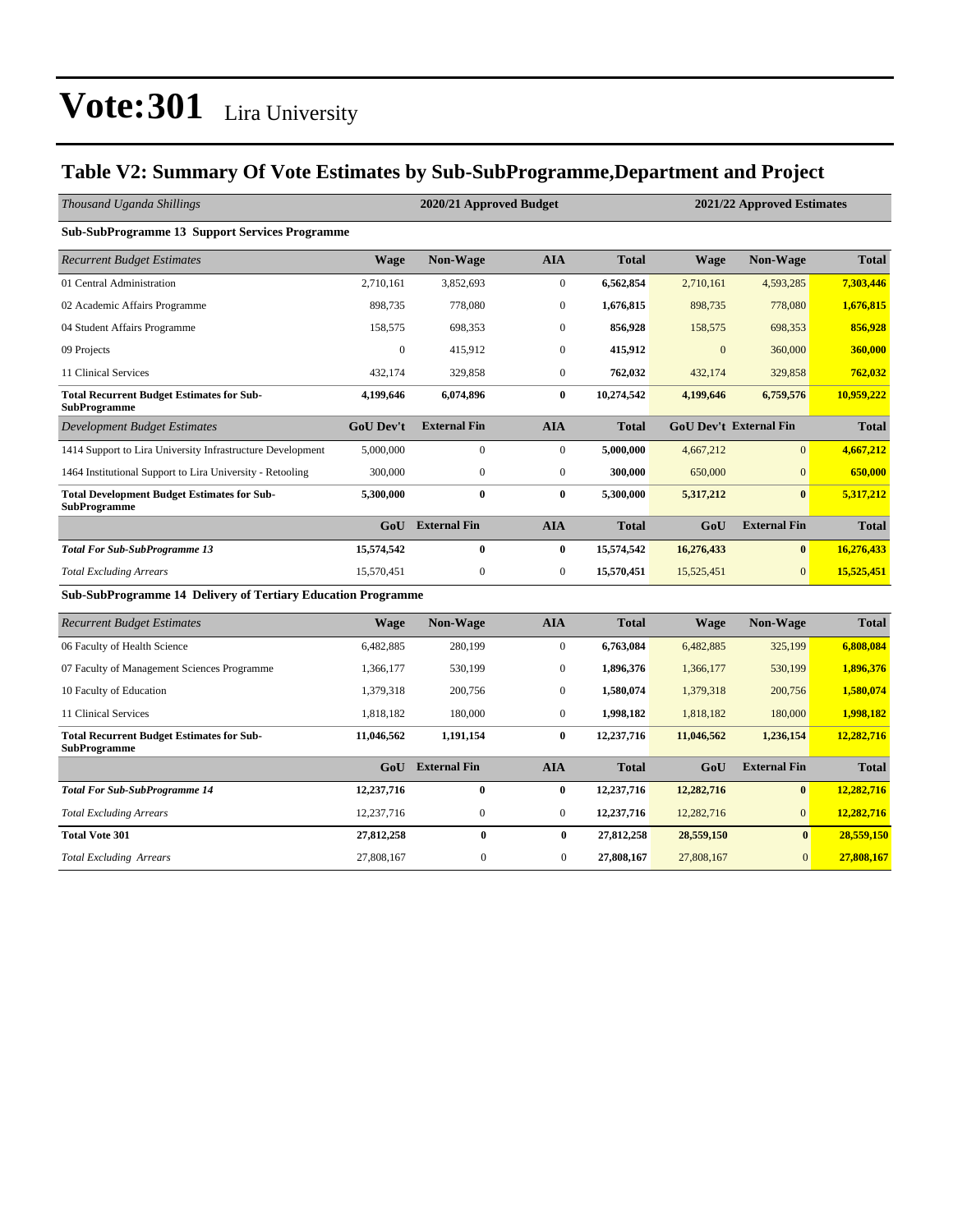### **Table V3: Summary Vote Estimates by Item**

| Thousand Uganda Shillings                                   |            | 2020/21 Approved Budget |            |              | 2021/22 Approved Estimates |                     |                |  |
|-------------------------------------------------------------|------------|-------------------------|------------|--------------|----------------------------|---------------------|----------------|--|
|                                                             | GoU        | <b>External Fin</b>     | <b>AIA</b> | <b>Total</b> | GoU                        | <b>External Fin</b> | <b>Total</b>   |  |
| <b>Employees, Goods and Services (Outputs Provided)</b>     | 22,420,747 | $\bf{0}$                | $\bf{0}$   | 22,420,747   | 22,420,747                 | $\bf{0}$            | 22,420,747     |  |
| 211101 General Staff Salaries                               | 13,872,559 | $\bf{0}$                | $\bf{0}$   | 13,872,559   | 13,873,841                 | $\bf{0}$            | 13,873,841     |  |
| 211102 Contract Staff Salaries                              | 1,373,649  | $\bf{0}$                | $\bf{0}$   | 1,373,649    | 1,372,367                  | $\bf{0}$            | 1,372,367      |  |
| 211103 Allowances (Inc. Casuals, Temporary)                 | 1,346,849  | $\bf{0}$                | $\bf{0}$   | 1,346,849    | 1,485,089                  | $\bf{0}$            | 1,485,089      |  |
| 212101 Social Security Contributions                        | 1,524,621  | $\bf{0}$                | $\bf{0}$   | 1,524,621    | 1,288,988                  | $\bf{0}$            | 1,288,988      |  |
| 213001 Medical expenses (To employees)                      | 66,500     | $\bf{0}$                | $\bf{0}$   | 66,500       | 81,000                     | $\bf{0}$            | 81,000         |  |
| 213002 Incapacity, death benefits and funeral expenses      | 29,750     | $\bf{0}$                | $\bf{0}$   | 29,750       | 24,100                     | $\bf{0}$            | 24,100         |  |
| 213004 Gratuity Expenses                                    | 490,000    | 0                       | $\bf{0}$   | 490,000      | 359,317                    | $\bf{0}$            | 359,317        |  |
| 221001 Advertising and Public Relations                     | 74,600     | $\bf{0}$                | $\bf{0}$   | 74,600       | 100,000                    | $\bf{0}$            | 100,000        |  |
| 221002 Workshops and Seminars                               | 118,670    | $\bf{0}$                | $\bf{0}$   | 118,670      | 69,321                     | $\bf{0}$            | 69,321         |  |
| 221003 Staff Training                                       | 102,100    | $\bf{0}$                | $\bf{0}$   | 102,100      | 122,850                    | $\bf{0}$            | 122,850        |  |
| 221004 Recruitment Expenses                                 | 14,000     | $\bf{0}$                | $\bf{0}$   | 14,000       | 12,000                     | $\bf{0}$            | 12,000         |  |
| 221005 Hire of Venue (chairs, projector, etc)               | 8,000      | 0                       | $\bf{0}$   | 8,000        | $\bf{0}$                   | $\bf{0}$            | $\bf{0}$       |  |
| 221006 Commissions and related charges                      | 533,342    | $\bf{0}$                | $\bf{0}$   | 533,342      | 476,000                    | $\bf{0}$            | 476,000        |  |
| 221007 Books, Periodicals & Newspapers                      | 151,294    | $\bf{0}$                | $\bf{0}$   | 151,294      | 168,093                    | $\bf{0}$            | 168,093        |  |
| 221008 Computer supplies and Information Technology<br>(TT) | 197,810    | $\bf{0}$                | $\bf{0}$   | 197,810      | 187,700                    | $\bf{0}$            | 187,700        |  |
| 221009 Welfare and Entertainment                            | 182,360    | $\bf{0}$                | $\bf{0}$   | 182,360      | 188,393                    | $\bf{0}$            | 188,393        |  |
| 221011 Printing, Stationery, Photocopying and Binding       | 180,735    | $\bf{0}$                | $\bf{0}$   | 180,735      | 173,800                    | $\bf{0}$            | 173,800        |  |
| 221012 Small Office Equipment                               | 29,279     | $\bf{0}$                | $\bf{0}$   | 29,279       | 17,751                     | $\bf{0}$            | 17,751         |  |
| 221016 IFMS Recurrent costs                                 | 27,490     | $\bf{0}$                | $\bf{0}$   | 27,490       | 25,000                     | $\bf{0}$            | 25,000         |  |
| 221017 Subscriptions                                        | 140,350    | 0                       | $\bf{0}$   | 140,350      | 159,186                    | $\bf{0}$            | 159,186        |  |
| 222001 Telecommunications                                   | 60,540     | 0                       | $\bf{0}$   | 60,540       | 61,300                     | $\bf{0}$            | 61,300         |  |
| 222002 Postage and Courier                                  | 300        | $\bf{0}$                | $\bf{0}$   | 300          | 1,300                      | $\bf{0}$            | 1,300          |  |
| 222003 Information and communications technology<br>(ICT)   | 100,000    | $\bf{0}$                | $\bf{0}$   | 100,000      | 100,000                    | $\bf{0}$            | 100,000        |  |
| 223003 Rent – (Produced Assets) to private entities         | 89,120     | $\bf{0}$                | $\bf{0}$   | 89,120       | 61,200                     | $\bf{0}$            | 61,200         |  |
| 223004 Guard and Security services                          | 24,854     | $\bf{0}$                | $\bf{0}$   | 24,854       | 68,000                     | $\bf{0}$            | 68,000         |  |
| 223005 Electricity                                          | 70,000     | 0                       | $\bf{0}$   | 70,000       | 113,000                    | $\bf{0}$            | 113,000        |  |
| 223006 Water                                                | 11,000     | $\bf{0}$                | $\bf{0}$   | 11,000       | 7,000                      | $\bf{0}$            | 7,000          |  |
| 223007 Other Utilities- (fuel, gas, firewood, charcoal)     | 4,000      | 0                       | $\bf{0}$   | 4,000        | $\bf{0}$                   | $\bf{0}$            | $\bf{0}$       |  |
| 224001 Medical Supplies                                     | 123,717    | $\bf{0}$                | $\bf{0}$   | 123,717      | 108,578                    | $\bf{0}$            | 108,578        |  |
| 224004 Cleaning and Sanitation                              | 125,349    | $\bf{0}$                | $\bf{0}$   | 125,349      | 129,000                    | $\bf{0}$            | <b>129,000</b> |  |
| 224005 Uniforms, Beddings and Protective Gear               | 72,550     | $\bf{0}$                | $\bf{0}$   | 72,550       | 73,151                     | $\bf{0}$            | 73,151         |  |
| 224006 Agricultural Supplies                                | 10,000     | $\bf{0}$                | $\bf{0}$   | 10,000       | 10,000                     | $\bf{0}$            | 10,000         |  |
| 225001 Consultancy Services- Short term                     | 38,479     | $\bf{0}$                | $\bf{0}$   | 38,479       | 90,449                     | $\bf{0}$            | 90,449         |  |
| 225002 Consultancy Services-Long-term                       | 20,000     | $\bf{0}$                | $\bf{0}$   | 20,000       | 35,912                     | $\bf{0}$            | 35,912         |  |
| 226001 Insurances                                           | 71,400     | $\bf{0}$                | $\bf{0}$   | 71,400       | 60,700                     | $\bf{0}$            | 60,700         |  |
| 227001 Travel inland                                        | 320,350    | 0                       | $\bf{0}$   | 320,350      | 343,630                    | $\bf{0}$            | 343,630        |  |
| 227002 Travel abroad                                        | 52,201     | $\bf{0}$                | $\bf{0}$   | 52,201       | 20,000                     | $\bf{0}$            | 20,000         |  |
| 227004 Fuel, Lubricants and Oils                            | 309,693    | $\bf{0}$                | $\bf{0}$   | 309,693      | 369,090                    | $\bf{0}$            | 369,090        |  |
| 228001 Maintenance - Civil                                  | 212,788    | $\bf{0}$                | $\bf{0}$   | 212,788      | 195,000                    | $\bf{0}$            | 195,000        |  |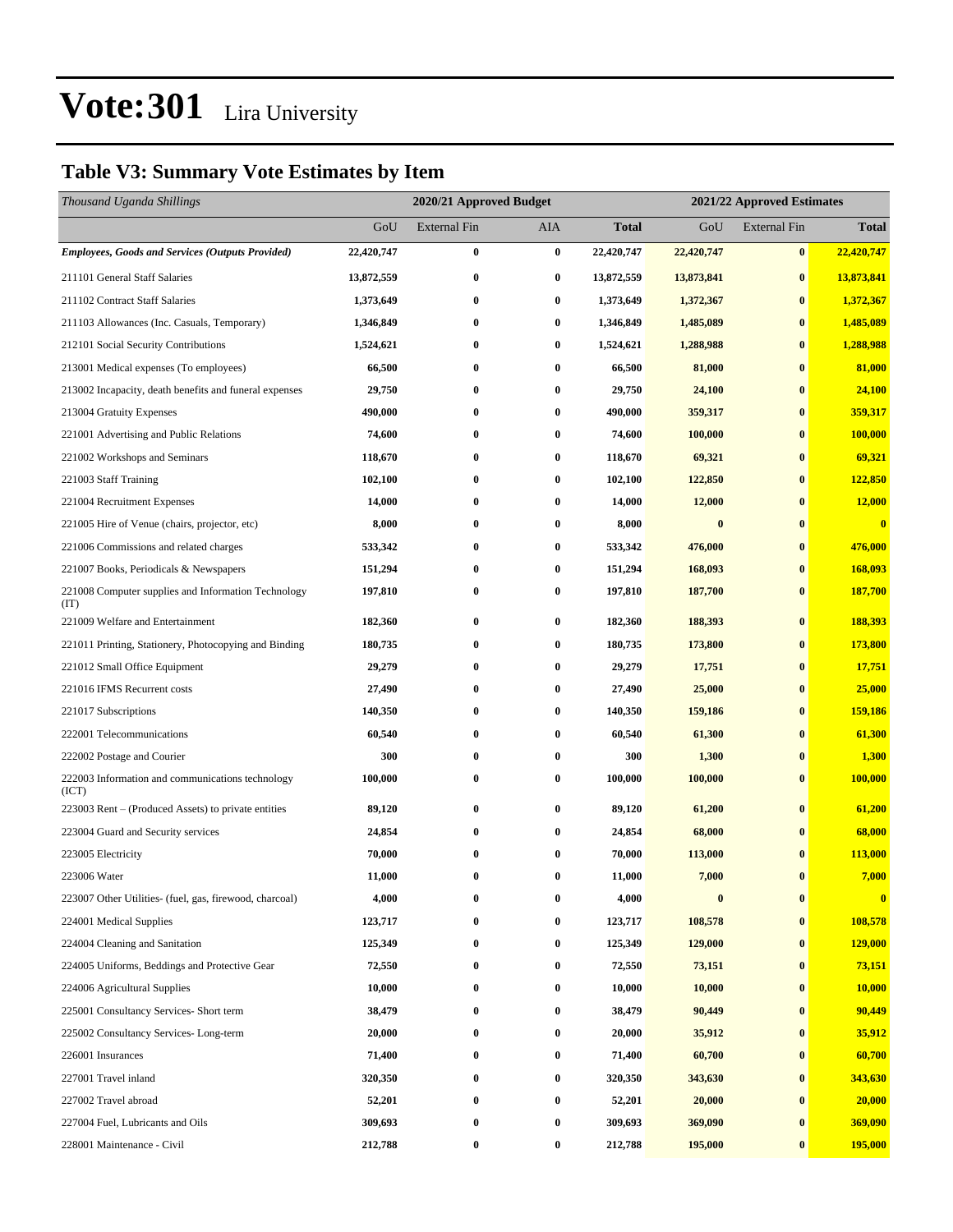| 228002 Maintenance - Vehicles                              | 82,000     | $\bf{0}$     | $\bf{0}$     | 82,000     | 102,000    | $\mathbf{0}$ | 102,000    |
|------------------------------------------------------------|------------|--------------|--------------|------------|------------|--------------|------------|
| 228003 Maintenance – Machinery, Equipment $&$<br>Furniture | 132,450    | $\bf{0}$     | $\bf{0}$     | 132,450    | 158,300    | $\mathbf{0}$ | 158,300    |
| 273102 Incapacity, death benefits and funeral expenses     | 3,000      | $\bf{0}$     | $\bf{0}$     | 3,000      | 5,000      | $\bf{0}$     | 5,000      |
| 282102 Fines and Penalties/ Court wards                    | 20,000     | $\mathbf{0}$ | $\bf{0}$     | 20,000     | 30,000     | $\mathbf{0}$ | 30,000     |
| 282103 Scholarships and related costs                      | 3,000      | $\bf{0}$     | $\bf{0}$     | 3,000      | 93,342     | $\bf{0}$     | 93,342     |
| <b>Grants, Transfers and Subsides (Outputs Funded)</b>     | 87,420     | $\bf{0}$     | $\bf{0}$     | 87,420     | 87,420     | $\mathbf{0}$ | 87,420     |
| 263104 Transfers to other govt. Units (Current)            | 87,420     | $\bf{0}$     | 0            | 87,420     | 87,420     | $\bf{0}$     | 87,420     |
| <b>Investment</b> (Capital Purchases)                      | 5,300,000  | $\bf{0}$     | $\bf{0}$     | 5,300,000  | 5,300,000  | $\bf{0}$     | 5,300,000  |
| 312101 Non-Residential Buildings                           | 4,650,000  | $\bf{0}$     | $\bf{0}$     | 4,650,000  | 4,000,000  | $\bf{0}$     | 4,000,000  |
| 312103 Roads and Bridges.                                  | 50,000     | $\bf{0}$     | $\bf{0}$     | 50,000     | 50,000     | $\mathbf{0}$ | 50,000     |
| 312104 Other Structures                                    | 300,000    | $\bf{0}$     | $\bf{0}$     | 300,000    | 600,000    | $\bf{0}$     | 600,000    |
| 312202 Machinery and Equipment                             | $\bf{0}$   | $\bf{0}$     | $\bf{0}$     | $\bf{0}$   | 150,000    | $\bf{0}$     | 150,000    |
| 312203 Furniture & Fixtures                                | 100.000    | $\bf{0}$     | $\bf{0}$     | 100.000    | 150,000    | $\bf{0}$     | 150,000    |
| 312212 Medical Equipment                                   | $\bf{0}$   | $\mathbf{0}$ | $\bf{0}$     | $\bf{0}$   | 200,000    | $\mathbf{0}$ | 200,000    |
| 312214 Laboratory Equipments                               | 200,000    | $\bf{0}$     | $\bf{0}$     | 200,000    | 150,000    | $\bf{0}$     | 150,000    |
| <b>Arrears</b>                                             | 4,090      | $\bf{0}$     | $\mathbf{0}$ | 4,090      | 750,982    | $\mathbf{0}$ | 750,982    |
| 321605 Domestic arrears (Budgeting)                        | $\bf{0}$   | $\bf{0}$     | $\bf{0}$     | $\bf{0}$   | 750,982    | $\mathbf{0}$ | 750,982    |
| 321614 Electricity arrears (Budgeting)                     | 4,090      | $\bf{0}$     | $\bf{0}$     | 4,090      | $\bf{0}$   | $\bf{0}$     | $\bf{0}$   |
| <b>Grand Total Vote 301</b>                                | 27,812,258 | $\bf{0}$     | $\bf{0}$     | 27,812,258 | 28,559,150 | $\bf{0}$     | 28,559,150 |
| <b>Total Excluding Arrears</b>                             | 27,808,167 | $\mathbf{0}$ | $\mathbf{0}$ | 27,808,167 | 27,808,167 | $\mathbf{0}$ | 27,808,167 |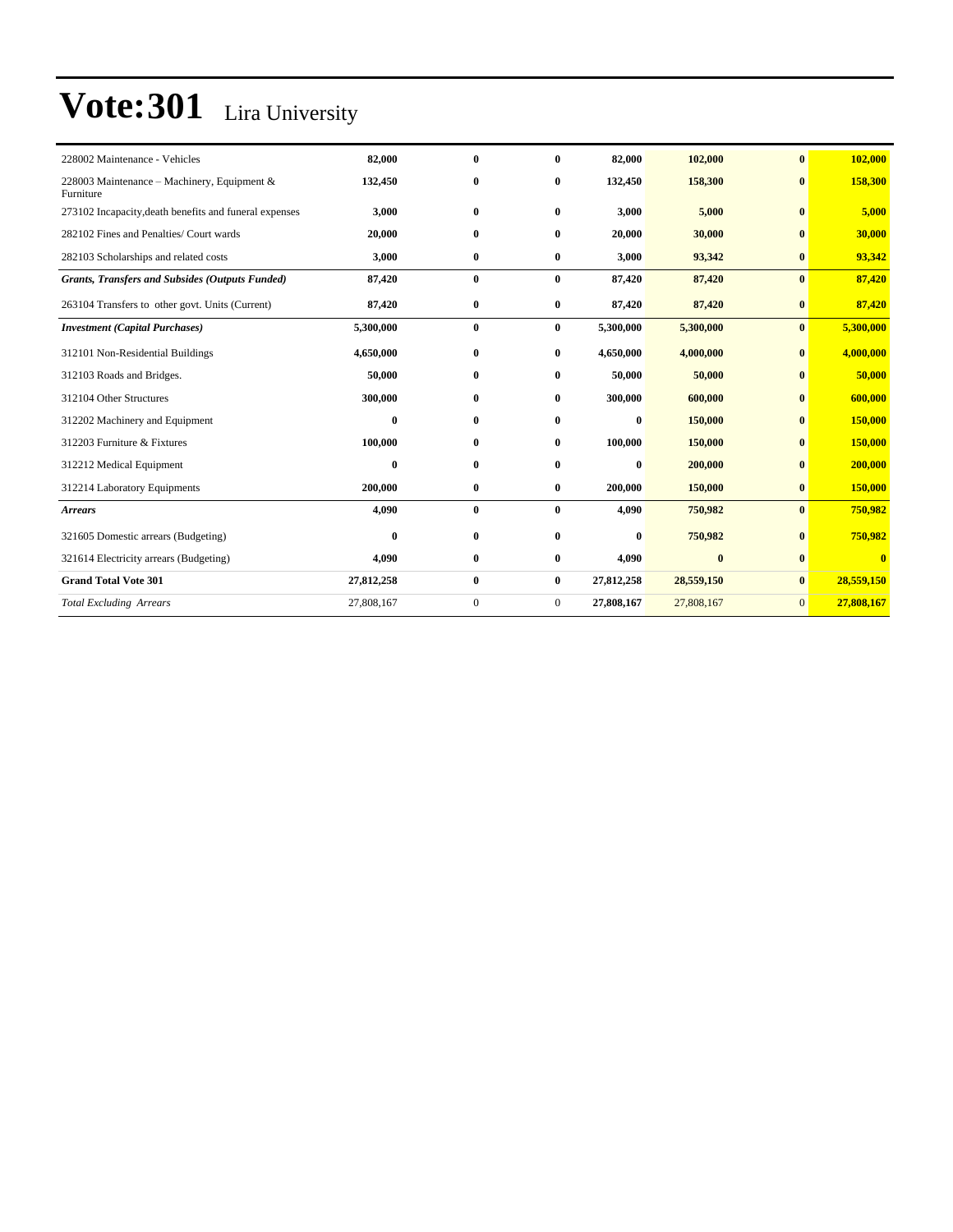### **Table V4: Detailed Estimates by Sub-SubProgramme, Department,Project and Budget Output and Item**

#### *Sub-SubProgrammme 13 Support Services Programme*

*Recurrent Budget Estimates*

#### **Department 01 Central Administration**

| Thousand Uganda Shillings                                |                  | 2020/21 Approved Budget |                  |              | 2021/22 Approved Estimates |                |                         |  |
|----------------------------------------------------------|------------------|-------------------------|------------------|--------------|----------------------------|----------------|-------------------------|--|
| <b>Outputs Provided</b>                                  | Wage             | Non Wage                | <b>AIA</b>       | <b>Total</b> | Wage                       | Non Wage       | <b>Total</b>            |  |
| <b>Budget Output 071301 Administrative Services</b>      |                  |                         |                  |              |                            |                |                         |  |
| 211101 General Staff Salaries                            | 1,044,535        | $\boldsymbol{0}$        | $\boldsymbol{0}$ | 1,044,535    | 1,044,535                  | $\overline{0}$ | 1,044,535               |  |
| 211102 Contract Staff Salaries                           | 554,628          | $\boldsymbol{0}$        | $\mathbf{0}$     | 554,628      | 554,628                    | $\overline{0}$ | 554,628                 |  |
| 211103 Allowances (Inc. Casuals, Temporary)              | $\boldsymbol{0}$ | 140,200                 | $\mathbf{0}$     | 140,200      | $\mathbf{0}$               | 215,200        | 215,200                 |  |
| 212101 Social Security Contributions                     | $\boldsymbol{0}$ | 1,524,621               | $\mathbf{0}$     | 1,524,621    | $\boldsymbol{0}$           | 1,288,988      | 1,288,988               |  |
| 213001 Medical expenses (To employees)                   | $\boldsymbol{0}$ | 17,500                  | $\mathbf{0}$     | 17,500       | $\boldsymbol{0}$           | 30,500         | 30,500                  |  |
| 213002 Incapacity, death benefits and funeral expenses   | $\boldsymbol{0}$ | 6,000                   | $\boldsymbol{0}$ | 6,000        | $\boldsymbol{0}$           | 10,000         | 10,000                  |  |
| 213004 Gratuity Expenses                                 | $\mathbf{0}$     | 490,000                 | $\mathbf{0}$     | 490,000      | $\boldsymbol{0}$           | 359,317        | 359,317                 |  |
| 221001 Advertising and Public Relations                  | $\boldsymbol{0}$ | 35,000                  | $\mathbf{0}$     | 35,000       | $\mathbf{0}$               | 60,000         | 60,000                  |  |
| 221002 Workshops and Seminars                            | $\boldsymbol{0}$ | 12,670                  | $\boldsymbol{0}$ | 12,670       | $\boldsymbol{0}$           | $\mathbf{0}$   | $\bf{0}$                |  |
| 221003 Staff Training                                    | $\boldsymbol{0}$ | 11,000                  | $\mathbf{0}$     | 11,000       | $\boldsymbol{0}$           | 10,000         | 10,000                  |  |
| 221004 Recruitment Expenses                              | $\boldsymbol{0}$ | 5,000                   | $\mathbf{0}$     | 5,000        | $\mathbf{0}$               | 8,000          | 8,000                   |  |
| 221005 Hire of Venue (chairs, projector, etc)            | $\boldsymbol{0}$ | 5,000                   | $\mathbf{0}$     | 5,000        | $\boldsymbol{0}$           | $\mathbf{0}$   | $\overline{\mathbf{0}}$ |  |
| 221006 Commissions and related charges                   | $\boldsymbol{0}$ | 360,000                 | $\mathbf{0}$     | 360,000      | $\mathbf{0}$               | 390,000        | 390,000                 |  |
| 221007 Books, Periodicals & Newspapers                   | $\boldsymbol{0}$ | 5,823                   | $\boldsymbol{0}$ | 5,823        | $\boldsymbol{0}$           | 5,823          | 5,823                   |  |
| 221008 Computer supplies and Information Technology (IT) | $\boldsymbol{0}$ | 20,000                  | $\mathbf{0}$     | 20,000       | $\boldsymbol{0}$           | 20,000         | 20,000                  |  |
| 221009 Welfare and Entertainment                         | $\boldsymbol{0}$ | 62,500                  | $\boldsymbol{0}$ | 62,500       | $\mathbf{0}$               | 60,500         | 60,500                  |  |
| 221011 Printing, Stationery, Photocopying and Binding    | $\mathbf{0}$     | 14,800                  | $\mathbf{0}$     | 14,800       | $\boldsymbol{0}$           | 22,800         | 22,800                  |  |
| 221012 Small Office Equipment                            | $\boldsymbol{0}$ | 4,300                   | $\mathbf{0}$     | 4,300        | $\mathbf{0}$               | 4,300          | 4,300                   |  |
| 221017 Subscriptions                                     | $\boldsymbol{0}$ | 5,000                   | $\boldsymbol{0}$ | 5,000        | $\boldsymbol{0}$           | 15,000         | <b>15,000</b>           |  |
| 222001 Telecommunications                                | $\boldsymbol{0}$ | 13,300                  | $\mathbf{0}$     | 13,300       | $\boldsymbol{0}$           | 13,300         | 13,300                  |  |
| 222002 Postage and Courier                               | $\boldsymbol{0}$ | 300                     | $\boldsymbol{0}$ | 300          | $\mathbf{0}$               | 300            | <b>300</b>              |  |
| 223003 Rent – (Produced Assets) to private entities      | $\mathbf{0}$     | 18,320                  | $\mathbf{0}$     | 18,320       | $\boldsymbol{0}$           | 40,000         | 40,000                  |  |
| 223004 Guard and Security services                       | $\boldsymbol{0}$ | 24,854                  | $\mathbf{0}$     | 24,854       | $\mathbf{0}$               | 68,000         | 68,000                  |  |
| 223005 Electricity                                       | $\boldsymbol{0}$ | 70,000                  | $\boldsymbol{0}$ | 70,000       | $\boldsymbol{0}$           | 90,000         | 90,000                  |  |
| 223006 Water                                             | $\boldsymbol{0}$ | 11,000                  | $\mathbf{0}$     | 11,000       | $\boldsymbol{0}$           | 7,000          | 7,000                   |  |
| 223007 Other Utilities- (fuel, gas, firewood, charcoal)  | $\boldsymbol{0}$ | 4,000                   | $\mathbf{0}$     | 4,000        | $\mathbf{0}$               | $\mathbf{0}$   | $\bf{0}$                |  |
| 224004 Cleaning and Sanitation                           | $\boldsymbol{0}$ | 5,000                   | $\mathbf{0}$     | 5,000        | $\mathbf{0}$               | 10,000         | 10,000                  |  |
| 224005 Uniforms, Beddings and Protective Gear            | $\boldsymbol{0}$ | 1,000                   | $\boldsymbol{0}$ | 1,000        | $\boldsymbol{0}$           | 5,000          | 5,000                   |  |
| 224006 Agricultural Supplies                             | $\mathbf{0}$     | 10,000                  | $\boldsymbol{0}$ | 10,000       | $\boldsymbol{0}$           | 10,000         | 10,000                  |  |
| 225001 Consultancy Services- Short term                  | $\boldsymbol{0}$ | 7,000                   | $\boldsymbol{0}$ | 7,000        | $\boldsymbol{0}$           | 40,000         | 40,000                  |  |
| 225002 Consultancy Services-Long-term                    | $\mathbf{0}$     | 20,000                  | $\boldsymbol{0}$ | 20,000       | $\mathbf{0}$               | 35,912         | 35,912                  |  |
| 226001 Insurances                                        | $\mathbf{0}$     | 50,000                  | $\boldsymbol{0}$ | 50,000       | $\bf{0}$                   | 50,000         | 50,000                  |  |
| 227001 Travel inland                                     | $\overline{0}$   | 71,000                  | $\boldsymbol{0}$ | 71,000       | $\mathbf{0}$               | 95,000         | 95,000                  |  |
| 227002 Travel abroad                                     | $\boldsymbol{0}$ | 19,000                  | $\boldsymbol{0}$ | 19,000       | $\boldsymbol{0}$           | 20,000         | 20,000                  |  |
| 227004 Fuel, Lubricants and Oils                         | $\mathbf{0}$     | 80,443                  | $\boldsymbol{0}$ | 80,443       | $\boldsymbol{0}$           | 100,477        | 100,477                 |  |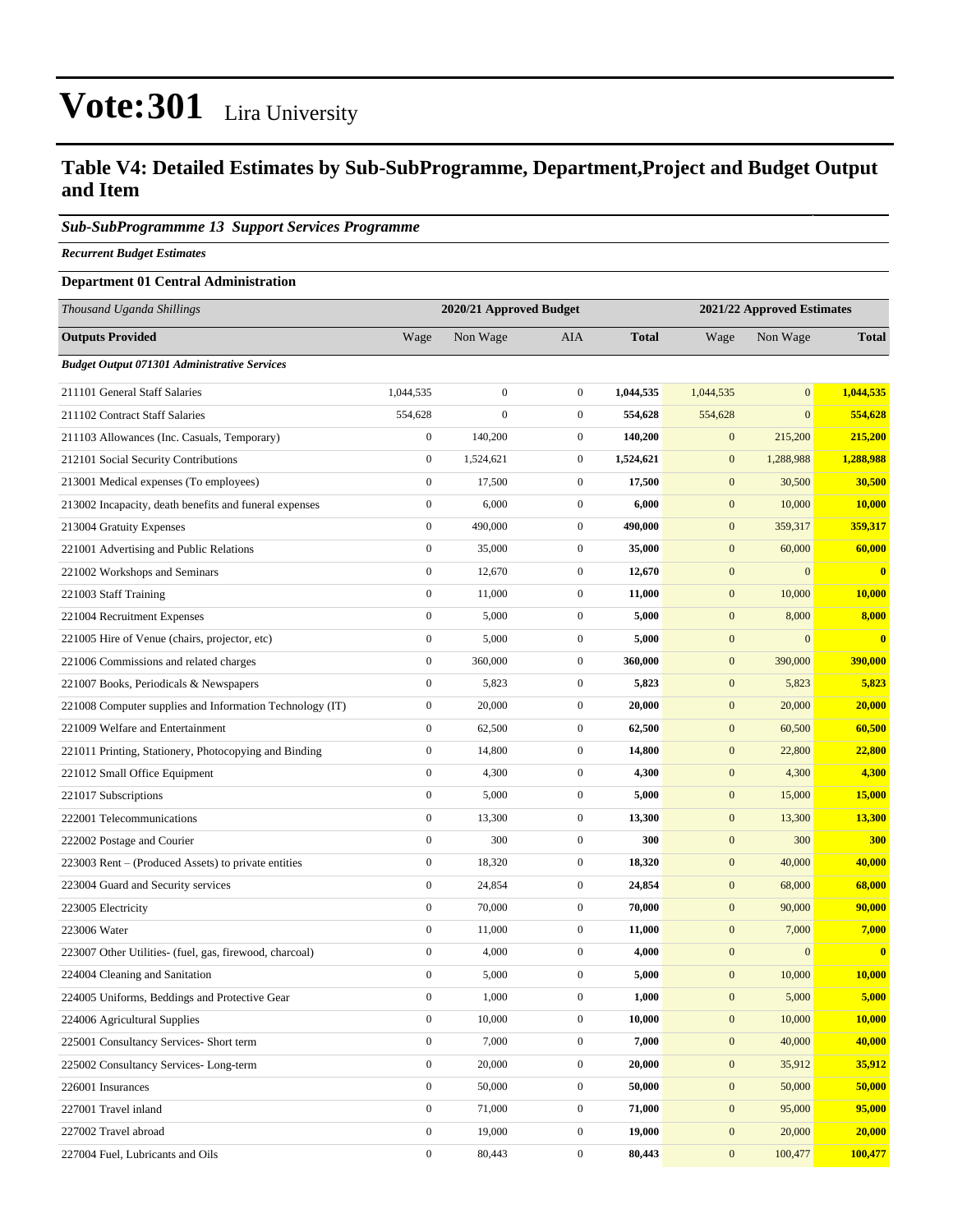| 228001 Maintenance - Civil                                               | $\boldsymbol{0}$ | 111,875          | $\boldsymbol{0}$ | 111,875   | $\mathbf{0}$     | 90,000         | 90,000    |
|--------------------------------------------------------------------------|------------------|------------------|------------------|-----------|------------------|----------------|-----------|
| 228002 Maintenance - Vehicles                                            | $\theta$         | 60,000           | $\boldsymbol{0}$ | 60,000    | $\mathbf{0}$     | 80,000         | 80,000    |
| 228003 Maintenance – Machinery, Equipment & Furniture                    | $\mathbf{0}$     | $\boldsymbol{0}$ | $\boldsymbol{0}$ | 0         | $\mathbf{0}$     | 25,000         | 25,000    |
| 282102 Fines and Penalties/ Court wards                                  | $\mathbf{0}$     | 20,000           | $\boldsymbol{0}$ | 20,000    | $\mathbf{0}$     | 30,000         | 30,000    |
| 282103 Scholarships and related costs                                    | $\mathbf{0}$     | 1,000            | $\boldsymbol{0}$ | 1,000     | $\mathbf{0}$     | 3,000          | 3,000     |
| <b>Total Cost of Budget Output 01</b>                                    | 1,599,162        | 3,317,505        | 0                | 4,916,667 | 1,599,162        | 3,313,417      | 4,912,579 |
| <b>Budget Output 071302 Financial Management and Accounting Services</b> |                  |                  |                  |           |                  |                |           |
| 211101 General Staff Salaries                                            | 398,182          | $\boldsymbol{0}$ | $\boldsymbol{0}$ | 398,182   | 398,182          | $\mathbf{0}$   | 398,182   |
| 211102 Contract Staff Salaries                                           | 105,828          | $\boldsymbol{0}$ | $\boldsymbol{0}$ | 105,828   | 105,828          | $\mathbf{0}$   | 105,828   |
| 211103 Allowances (Inc. Casuals, Temporary)                              | $\boldsymbol{0}$ | 69,168           | $\boldsymbol{0}$ | 69,168    | $\boldsymbol{0}$ | 77,778         | 77,778    |
| 213001 Medical expenses (To employees)                                   | $\mathbf{0}$     | 10,000           | $\boldsymbol{0}$ | 10,000    | $\boldsymbol{0}$ | 10,000         | 10,000    |
| 221003 Staff Training                                                    | $\boldsymbol{0}$ | 2,000            | $\boldsymbol{0}$ | 2,000     | $\mathbf{0}$     | 5,000          | 5,000     |
| 221006 Commissions and related charges                                   | $\mathbf{0}$     | 5,000            | $\boldsymbol{0}$ | 5,000     | $\boldsymbol{0}$ | 8,000          | 8,000     |
| 221007 Books, Periodicals & Newspapers                                   | $\mathbf{0}$     | 5,000            | $\boldsymbol{0}$ | 5,000     | $\mathbf{0}$     | 1,500          | 1,500     |
| 221008 Computer supplies and Information Technology (IT)                 | $\mathbf{0}$     | 10,000           | $\boldsymbol{0}$ | 10,000    | $\boldsymbol{0}$ | 8,000          | 8,000     |
| 221009 Welfare and Entertainment                                         | $\mathbf{0}$     | 6,000            | $\boldsymbol{0}$ | 6,000     | $\mathbf{0}$     | 6,000          | 6,000     |
| 221011 Printing, Stationery, Photocopying and Binding                    | $\boldsymbol{0}$ | 10,976           | $\boldsymbol{0}$ | 10,976    | $\mathbf{0}$     | 5,000          | 5,000     |
| 221012 Small Office Equipment                                            | $\theta$         | 500              | $\boldsymbol{0}$ | 500       | $\boldsymbol{0}$ | 500            | 500       |
| 221016 IFMS Recurrent costs                                              | $\mathbf{0}$     | 27,490           | $\boldsymbol{0}$ | 27,490    | $\mathbf{0}$     | 25,000         | 25,000    |
| 221017 Subscriptions                                                     | $\mathbf{0}$     | $\boldsymbol{0}$ | $\boldsymbol{0}$ | $\bf{0}$  | $\boldsymbol{0}$ | 1,000          | 1,000     |
| 222001 Telecommunications                                                | $\mathbf{0}$     | 3,000            | $\boldsymbol{0}$ | 3,000     | $\mathbf{0}$     | 3,000          | 3,000     |
| 225001 Consultancy Services- Short term                                  | $\boldsymbol{0}$ | 5,000            | $\boldsymbol{0}$ | 5,000     | $\mathbf{0}$     | 5,000          | 5,000     |
| 227001 Travel inland                                                     | $\mathbf{0}$     | 45,000           | $\boldsymbol{0}$ | 45,000    | $\mathbf{0}$     | 45,000         | 45,000    |
| 227004 Fuel, Lubricants and Oils                                         | $\mathbf{0}$     | 15,644           | $\mathbf{0}$     | 15,644    | $\mathbf{0}$     | 24,000         | 24,000    |
| 228002 Maintenance - Vehicles                                            | $\mathbf{0}$     | 3,000            | $\boldsymbol{0}$ | 3,000     | $\mathbf{0}$     | 3,000          | 3,000     |
| <b>Total Cost of Budget Output 02</b>                                    | 504,009          | 217,778          | 0                | 721,787   | 504,009          | 227,778        | 731,787   |
| <b>Budget Output 071303 Procurement Services</b>                         |                  |                  |                  |           |                  |                |           |
| 211101 General Staff Salaries                                            | 190,794          | $\boldsymbol{0}$ | $\boldsymbol{0}$ | 190,794   | 190,794          | $\overline{0}$ | 190,794   |
| 211103 Allowances (Inc. Casuals, Temporary)                              | $\boldsymbol{0}$ | 8,000            | $\boldsymbol{0}$ | 8,000     | $\mathbf{0}$     | 8,500          | 8,500     |
| 213001 Medical expenses (To employees)                                   | $\boldsymbol{0}$ | $\boldsymbol{0}$ | $\boldsymbol{0}$ | $\bf{0}$  | $\mathbf{0}$     | 4,500          | 4,500     |
| 221001 Advertising and Public Relations                                  | $\boldsymbol{0}$ | 3,600            | $\boldsymbol{0}$ | 3,600     | $\boldsymbol{0}$ | 3,000          | 3,000     |
| 221002 Workshops and Seminars                                            | $\boldsymbol{0}$ | 4,000            | $\boldsymbol{0}$ | 4,000     | $\boldsymbol{0}$ | $\mathbf{0}$   | $\bf{0}$  |
| 221003 Staff Training                                                    | $\boldsymbol{0}$ | 3,000            | $\boldsymbol{0}$ | 3,000     | $\boldsymbol{0}$ | 3,000          | 3,000     |
| 221006 Commissions and related charges                                   | $\mathbf{0}$     | 20,000           | $\boldsymbol{0}$ | 20,000    | $\boldsymbol{0}$ | 20,000         | 20,000    |
| 221008 Computer supplies and Information Technology (IT)                 | $\boldsymbol{0}$ | 10,000           | $\boldsymbol{0}$ | 10,000    | $\boldsymbol{0}$ | 7,000          | 7,000     |
| 221009 Welfare and Entertainment                                         | $\boldsymbol{0}$ | 4,000            | $\boldsymbol{0}$ | 4,000     | $\boldsymbol{0}$ | 6,200          | 6,200     |
| 221011 Printing, Stationery, Photocopying and Binding                    | $\mathbf{0}$     | 8,089            | 0                | 8,089     | $\boldsymbol{0}$ | 6,000          | 6,000     |
| 221012 Small Office Equipment                                            | $\boldsymbol{0}$ | 3,000            | $\boldsymbol{0}$ | 3,000     | $\boldsymbol{0}$ | 500            | 500       |
| 221017 Subscriptions                                                     | $\mathbf{0}$     | 2,000            | $\boldsymbol{0}$ | 2,000     | $\boldsymbol{0}$ | 2,000          | 2,000     |
| 222001 Telecommunications                                                | $\mathbf{0}$     | 2,000            | $\boldsymbol{0}$ | 2,000     | $\boldsymbol{0}$ | 2,000          | 2,000     |
| 223005 Electricity                                                       | $\boldsymbol{0}$ | $\boldsymbol{0}$ | $\boldsymbol{0}$ | $\bf{0}$  | $\boldsymbol{0}$ | 1,000          | 1,000     |
| 224004 Cleaning and Sanitation                                           | $\mathbf{0}$     | $\boldsymbol{0}$ | $\overline{0}$   | $\bf{0}$  | $\boldsymbol{0}$ | 800            | 800       |
| 227001 Travel inland                                                     | $\boldsymbol{0}$ | 8,000            | $\boldsymbol{0}$ | 8,000     | $\boldsymbol{0}$ | 10,000         | 10,000    |
| 227004 Fuel, Lubricants and Oils                                         | $\boldsymbol{0}$ | 12,340           | $\boldsymbol{0}$ | 12,340    | $\boldsymbol{0}$ | 13,329         | 13,329    |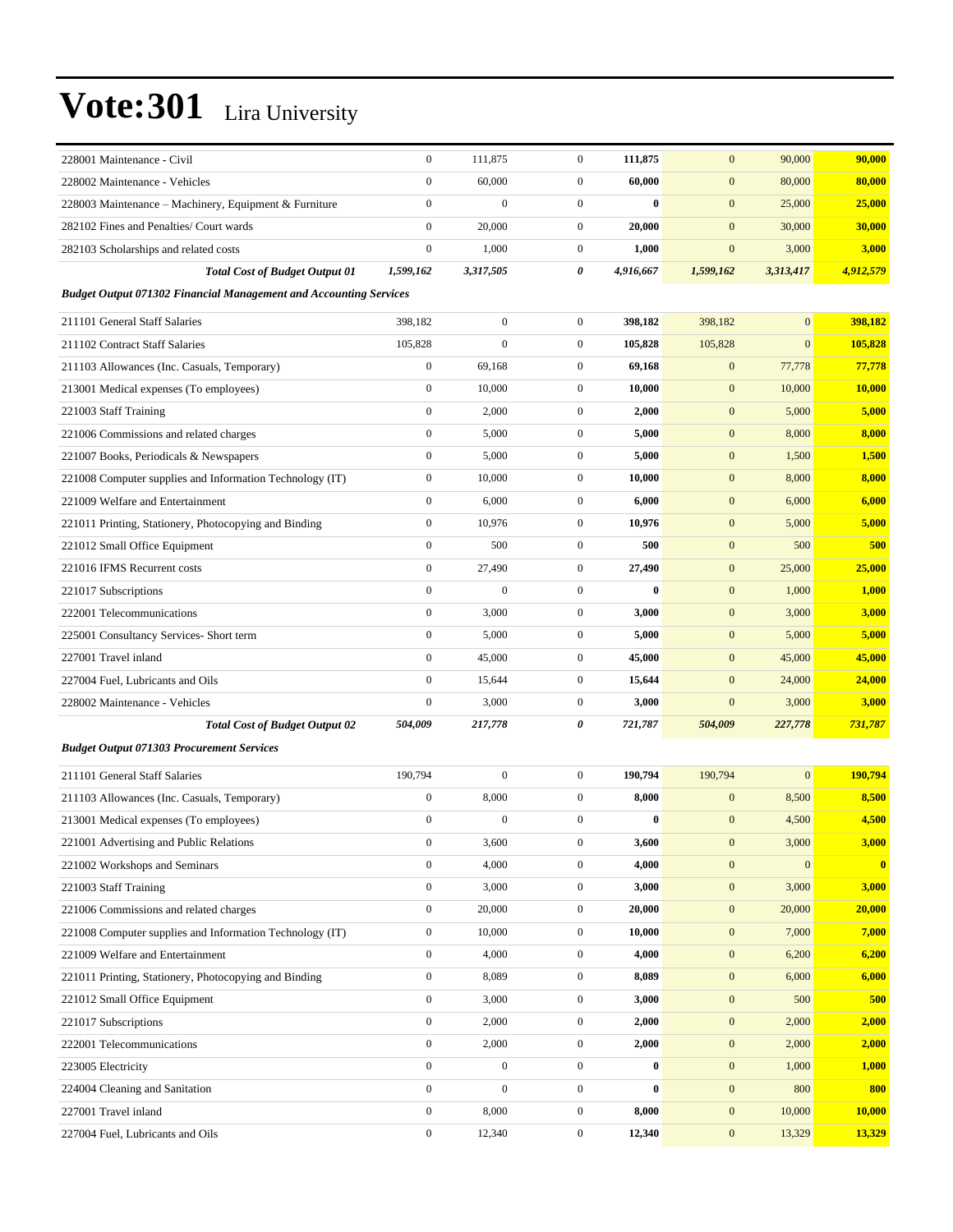| 228003 Maintenance – Machinery, Equipment & Furniture        | $\boldsymbol{0}$ | 1,000            | $\overline{0}$   | 1,000    | $\mathbf{0}$     | 1,200            | 1,200         |
|--------------------------------------------------------------|------------------|------------------|------------------|----------|------------------|------------------|---------------|
| <b>Total Cost of Budget Output 03</b>                        | 190,794          | 89,029           | 0                | 279,823  | 190,794          | 89,029           | 279,823       |
| <b>Budget Output 071304 Planning and Monitoring Services</b> |                  |                  |                  |          |                  |                  |               |
| 211101 General Staff Salaries                                | 98,090           | $\boldsymbol{0}$ | $\mathbf{0}$     | 98,090   | 98,090           | $\mathbf{0}$     | 98,090        |
| 211103 Allowances (Inc. Casuals, Temporary)                  | $\boldsymbol{0}$ | 24,000           | $\mathbf{0}$     | 24,000   | $\mathbf{0}$     | 24,000           | 24,000        |
| 213001 Medical expenses (To employees)                       | $\boldsymbol{0}$ | 2,000            | $\mathbf{0}$     | 2,000    | $\mathbf{0}$     | 2,000            | 2,000         |
| 213002 Incapacity, death benefits and funeral expenses       | $\boldsymbol{0}$ | 1,000            | $\mathbf{0}$     | 1,000    | $\mathbf{0}$     | 1,000            | 1,000         |
| 221002 Workshops and Seminars                                | $\mathbf{0}$     | 4,000            | $\overline{0}$   | 4,000    | $\mathbf{0}$     | 4,000            | 4,000         |
| 221008 Computer supplies and Information Technology (IT)     | $\mathbf{0}$     | 4,000            | $\mathbf{0}$     | 4,000    | $\mathbf{0}$     | 4,000            | 4,000         |
| 221009 Welfare and Entertainment                             | $\boldsymbol{0}$ | 2,000            | $\mathbf{0}$     | 2,000    | $\mathbf{0}$     | 2,000            | 2,000         |
| 221011 Printing, Stationery, Photocopying and Binding        | $\boldsymbol{0}$ | 2,000            | $\mathbf{0}$     | 2,000    | $\mathbf{0}$     | 2,000            | 2,000         |
| 221012 Small Office Equipment                                | $\boldsymbol{0}$ | 500              | $\mathbf{0}$     | 500      | $\mathbf{0}$     | $\boldsymbol{0}$ | $\bf{0}$      |
| 222001 Telecommunications                                    | $\mathbf{0}$     | 3,000            | $\mathbf{0}$     | 3,000    | $\boldsymbol{0}$ | 3,000            | 3,000         |
| 224004 Cleaning and Sanitation                               | $\mathbf{0}$     | 949              | $\overline{0}$   | 949      | $\mathbf{0}$     | 300              | 300           |
| 224005 Uniforms, Beddings and Protective Gear                | $\boldsymbol{0}$ | 300              | $\overline{0}$   | 300      | $\mathbf{0}$     | $\boldsymbol{0}$ | $\bf{0}$      |
| 225001 Consultancy Services- Short term                      | $\boldsymbol{0}$ | 5,000            | $\mathbf{0}$     | 5,000    | $\mathbf{0}$     | 8,449            | 8,449         |
| 227001 Travel inland                                         | $\boldsymbol{0}$ | 20,000           | $\mathbf{0}$     | 20,000   | $\mathbf{0}$     | 20,000           | 20,000        |
| 227004 Fuel, Lubricants and Oils                             | $\mathbf{0}$     | 12,000           | $\mathbf{0}$     | 12,000   | $\mathbf{0}$     | 15,000           | <b>15,000</b> |
| <b>Total Cost of Budget Output 04</b>                        | 98,090           | 80,749           | 0                | 178,839  | 98,090           | 85,749           | 183,839       |
| <b>Budget Output 071305 Audit</b>                            |                  |                  |                  |          |                  |                  |               |
| 211101 General Staff Salaries                                | 138,046          | $\boldsymbol{0}$ | $\overline{0}$   | 138,046  | 138,046          | $\overline{0}$   | 138,046       |
| 211103 Allowances (Inc. Casuals, Temporary)                  | $\boldsymbol{0}$ | 13,900           | $\mathbf{0}$     | 13,900   | $\mathbf{0}$     | 12,900           | 12,900        |
| 213001 Medical expenses (To employees)                       | $\boldsymbol{0}$ | 3,000            | $\mathbf{0}$     | 3,000    | $\mathbf{0}$     | 3,000            | 3,000         |
| 221003 Staff Training                                        | $\boldsymbol{0}$ | 4,100            | $\mathbf{0}$     | 4,100    | $\mathbf{0}$     | 1,850            | 1,850         |
| 221008 Computer supplies and Information Technology (IT)     | $\boldsymbol{0}$ | 2,000            | $\mathbf{0}$     | 2,000    | $\mathbf{0}$     | 2,000            | 2,000         |
| 221009 Welfare and Entertainment                             | $\boldsymbol{0}$ | 2,000            | $\mathbf{0}$     | 2,000    | $\mathbf{0}$     | 2,000            | 2,000         |
| 221011 Printing, Stationery, Photocopying and Binding        | $\boldsymbol{0}$ | 2,000            | $\mathbf{0}$     | 2,000    | $\mathbf{0}$     | 2,000            | 2,000         |
| 221017 Subscriptions                                         | $\boldsymbol{0}$ | 750              | $\mathbf{0}$     | 750      | $\mathbf{0}$     | $\boldsymbol{0}$ | $\bf{0}$      |
| 222001 Telecommunications                                    | $\mathbf{0}$     | 1,800            | $\mathbf{0}$     | 1,800    | $\bf{0}$         | 2,800            | 2,800         |
| 223005 Electricity                                           | $\mathbf{0}$     | $\boldsymbol{0}$ | $\mathbf{0}$     | $\bf{0}$ | $\mathbf{0}$     | 1,000            | 1,000         |
| 227001 Travel inland                                         | $\boldsymbol{0}$ | 12,000           | $\boldsymbol{0}$ | 12,000   | $\mathbf{0}$     | 11,000           | <b>11,000</b> |
| 227004 Fuel, Lubricants and Oils                             | $\boldsymbol{0}$ | 3,964            | 0                | 3,964    | $\boldsymbol{0}$ | 6,964            | 6,964         |
| <b>Total Cost of Budget Output 05</b>                        | 138,046          | 45,514           | 0                | 183,560  | 138,046          | 45,514           | 183,560       |
| <b>Budget Output 071307 Estates and Works</b>                |                  |                  |                  |          |                  |                  |               |
| 211101 General Staff Salaries                                | 94,762           | $\boldsymbol{0}$ | $\mathbf{0}$     | 94,762   | 94,762           | $\boldsymbol{0}$ | 94,762        |
| 211103 Allowances (Inc. Casuals, Temporary)                  | $\boldsymbol{0}$ | 8,000            | $\boldsymbol{0}$ | 8,000    | $\boldsymbol{0}$ | 8,000            | 8,000         |
| 213001 Medical expenses (To employees)                       | $\boldsymbol{0}$ | 4,000            | $\boldsymbol{0}$ | 4,000    | $\mathbf{0}$     | 4,000            | 4,000         |
| 213002 Incapacity, death benefits and funeral expenses       | $\boldsymbol{0}$ | 1,000            | $\boldsymbol{0}$ | 1,000    | $\mathbf{0}$     | 1,000            | 1,000         |
| 221002 Workshops and Seminars                                | $\boldsymbol{0}$ | 4,000            | 0                | 4,000    | $\boldsymbol{0}$ | $\mathbf{0}$     | $\mathbf{0}$  |
| 221007 Books, Periodicals & Newspapers                       | $\boldsymbol{0}$ | 1,560            | $\boldsymbol{0}$ | 1,560    | $\bf{0}$         | 1,560            | 1,560         |
| 221008 Computer supplies and Information Technology (IT)     | $\boldsymbol{0}$ | 2,000            | $\boldsymbol{0}$ | 2,000    | $\mathbf{0}$     | 4,000            | 4,000         |
| 221009 Welfare and Entertainment                             | $\boldsymbol{0}$ | 2,000            | $\mathbf{0}$     | 2,000    | $\mathbf{0}$     | 2,000            | 2,000         |
| 221011 Printing, Stationery, Photocopying and Binding        | $\boldsymbol{0}$ | 3,000            | $\boldsymbol{0}$ | 3,000    | $\mathbf{0}$     | 3,000            | 3,000         |
| 222001 Telecommunications                                    | $\boldsymbol{0}$ | 1,200            | $\boldsymbol{0}$ | 1,200    | $\boldsymbol{0}$ | 1,200            | 1,200         |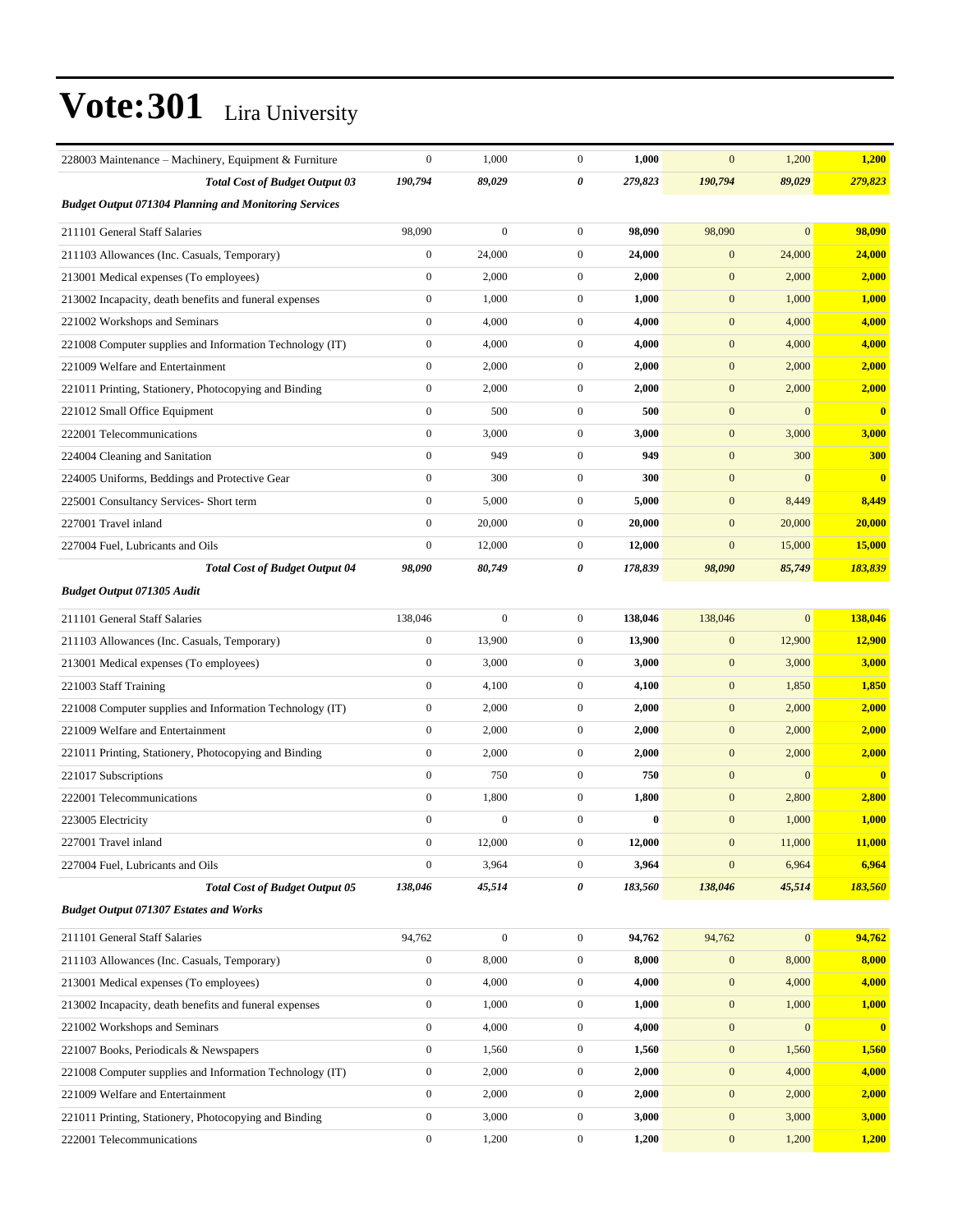| 225001 Consultancy Services- Short term                        | $\boldsymbol{0}$ | 4,000                   | $\boldsymbol{0}$ | 4,000        | $\mathbf{0}$          | 4,000                      | 4,000                   |
|----------------------------------------------------------------|------------------|-------------------------|------------------|--------------|-----------------------|----------------------------|-------------------------|
| 227001 Travel inland                                           | $\boldsymbol{0}$ | 4,000                   | $\overline{0}$   | 4,000        | $\mathbf{0}$          | 4,000                      | 4,000                   |
| 227004 Fuel, Lubricants and Oils                               | $\boldsymbol{0}$ | 10,154                  | $\mathbf{0}$     | 10,154       | $\mathbf{0}$          | 12,154                     | 12,154                  |
| 228003 Maintenance – Machinery, Equipment & Furniture          | $\boldsymbol{0}$ | 2,600                   | $\mathbf{0}$     | 2,600        | $\mathbf{0}$          | 2,600                      | 2,600                   |
| <b>Total Cost of Budget Output 07</b>                          | 94,762           | 47,514                  | 0                | 142,276      | 94,762                | 47,514                     | 142,276                 |
| <b>Budget Output 071319 Human Resource Management Services</b> |                  |                         |                  |              |                       |                            |                         |
| 211101 General Staff Salaries                                  | 85,298           | $\boldsymbol{0}$        | $\overline{0}$   | 85,298       | 85,298                | $\overline{0}$             | 85,298                  |
| 211103 Allowances (Inc. Casuals, Temporary)                    | $\boldsymbol{0}$ | 3,220                   | $\mathbf{0}$     | 3,220        | $\mathbf{0}$          | 5,030                      | 5,030                   |
| 213001 Medical expenses (To employees)                         | $\boldsymbol{0}$ | 2,000                   | $\mathbf{0}$     | 2,000        | $\mathbf{0}$          | 2,000                      | 2,000                   |
| 213002 Incapacity, death benefits and funeral expenses         | $\boldsymbol{0}$ | 650                     | $\boldsymbol{0}$ | 650          | $\mathbf{0}$          | $\mathbf{0}$               | $\bf{0}$                |
| 221002 Workshops and Seminars                                  | $\boldsymbol{0}$ | 7,000                   | $\boldsymbol{0}$ | 7,000        | $\mathbf{0}$          | $\mathbf{0}$               | $\mathbf{0}$            |
| 221003 Staff Training                                          | $\boldsymbol{0}$ | 2,000                   | $\overline{0}$   | 2,000        | $\boldsymbol{0}$      | $\mathbf{0}$               | $\overline{\mathbf{0}}$ |
| 221004 Recruitment Expenses                                    | $\mathbf{0}$     | 9,000                   | $\overline{0}$   | 9,000        | $\mathbf{0}$          | 4,000                      | 4,000                   |
| 221008 Computer supplies and Information Technology (IT)       | $\boldsymbol{0}$ | 3,000                   | $\mathbf{0}$     | 3,000        | $\mathbf{0}$          | 3,000                      | 3,000                   |
| 221009 Welfare and Entertainment                               | $\boldsymbol{0}$ | 1,000                   | $\boldsymbol{0}$ | 1,000        | $\mathbf{0}$          | 3,994                      | 3,994                   |
| 221011 Printing, Stationery, Photocopying and Binding          | $\boldsymbol{0}$ | 3,945                   | $\boldsymbol{0}$ | 3,945        | $\mathbf{0}$          | 4,000                      | 4,000                   |
| 221012 Small Office Equipment                                  | $\boldsymbol{0}$ | 500                     | $\overline{0}$   | 500          | $\boldsymbol{0}$      | 1,200                      | 1,200                   |
| 221017 Subscriptions                                           | $\mathbf{0}$     | $\mathbf{0}$            | $\overline{0}$   | $\bf{0}$     | $\mathbf{0}$          | 1,500                      | 1,500                   |
| 222001 Telecommunications                                      | $\boldsymbol{0}$ | 1,200                   | $\mathbf{0}$     | 1,200        | $\mathbf{0}$          | 1,200                      | 1,200                   |
| 223005 Electricity                                             | $\mathbf{0}$     | $\overline{0}$          | $\boldsymbol{0}$ | $\bf{0}$     | $\mathbf{0}$          | 1,000                      | 1,000                   |
| 224005 Uniforms, Beddings and Protective Gear                  | $\boldsymbol{0}$ | $\boldsymbol{0}$        | $\boldsymbol{0}$ | $\bf{0}$     | $\mathbf{0}$          | 590                        | 590                     |
| 227001 Travel inland                                           | $\boldsymbol{0}$ | 12,000                  | $\overline{0}$   | 12,000       | $\mathbf{0}$          | 12,000                     | 12,000                  |
| 227004 Fuel, Lubricants and Oils                               | $\mathbf{0}$     | 5,000                   | $\mathbf{0}$     | 5,000        | $\mathbf{0}$          | 10,000                     | 10,000                  |
| 228003 Maintenance - Machinery, Equipment & Furniture          | $\mathbf{0}$     | $\mathbf{0}$            | $\mathbf{0}$     | $\bf{0}$     | $\mathbf{0}$          | 1,000                      | 1,000                   |
| <b>Total Cost of Budget Output 19</b>                          | 85,298           | 50,514                  | 0                | 135,812      | 85,298                | 50,514                     | 135,812                 |
| <b>Total Cost Of Outputs Provided</b>                          | 2,710,161        | 3,848,603               | $\bf{0}$         | 6,558,763    | 2,710,161             | 3,859,515                  | 6,569,676               |
| <b>Arrears</b>                                                 | Wage             | Non Wage                | AIA              | <b>Total</b> | Wage                  | Non Wage                   | <b>Total</b>            |
| <b>Budget Output 071399 Arrears</b>                            |                  |                         |                  |              |                       |                            |                         |
| 321605 Domestic arrears (Budgeting)                            | $\boldsymbol{0}$ | $\boldsymbol{0}$        | $\boldsymbol{0}$ | $\bf{0}$     | $\boldsymbol{0}$      | 733,770                    | 733,770                 |
| 321614 Electricity arrears (Budgeting)                         | $\boldsymbol{0}$ | 4,090                   | $\mathbf{0}$     | 4,090        | $\mathbf{0}$          | $\mathbf{0}$               | $\bf{0}$                |
| <b>Total Cost of Budget Output 99</b>                          | $\pmb{\theta}$   | 4,090                   | 0                | 4,090        | $\boldsymbol{\theta}$ | 733,770                    | 733,770                 |
| <b>Total Cost Of Arrears</b>                                   | $\bf{0}$         | 4,090                   | $\bf{0}$         | 4,090        | $\bf{0}$              | 733,770                    | 733,770                 |
| <b>Total Cost for Department 01</b>                            | 2,710,161        | 3,852,693               | $\bf{0}$         | 6,562,854    | 2,710,161             | 4,593,285                  | 7,303,446               |
| <b>Total Excluding Arrears</b>                                 | 2,710,161        | 3,848,603               | $\boldsymbol{0}$ | 6,558,763    | 2,710,161             | 3,859,515                  | 6,569,676               |
| Department 02 Academic Affairs Programme                       |                  |                         |                  |              |                       |                            |                         |
| Thousand Uganda Shillings                                      |                  | 2020/21 Approved Budget |                  |              |                       | 2021/22 Approved Estimates |                         |
|                                                                |                  |                         |                  |              |                       |                            |                         |
| <b>Outputs Provided</b>                                        | Wage             | Non Wage                | AIA              | <b>Total</b> | Wage                  | Non Wage                   | <b>Total</b>            |
| <b>Budget Output 071309 Academic Affairs (Inc.Convocation)</b> |                  |                         |                  |              |                       |                            |                         |
| 211101 General Staff Salaries                                  | 257,768          | $\boldsymbol{0}$        | $\mathbf{0}$     | 257,768      | 257,768               | $\mathbf{0}$               | 257,768                 |
| 211102 Contract Staff Salaries                                 | 105,828          | $\boldsymbol{0}$        | $\boldsymbol{0}$ | 105,828      | 105,828               | $\mathbf{0}$               | 105,828                 |
| 211103 Allowances (Inc. Casuals, Temporary)                    | $\boldsymbol{0}$ | 30,000                  | $\boldsymbol{0}$ | 30,000       | $\boldsymbol{0}$      | 40,000                     | 40,000                  |
| 213001 Medical expenses (To employees)                         | $\boldsymbol{0}$ | 15,000                  | $\boldsymbol{0}$ | 15,000       | $\mathbf{0}$          | 6,000                      | 6,000                   |
| 213002 Incapacity, death benefits and funeral expenses         | $\boldsymbol{0}$ | 3,000                   | $\boldsymbol{0}$ | 3,000        | $\boldsymbol{0}$      | 3,000                      | 3,000                   |

221001 Advertising and Public Relations 0 25,000 0 **25,000** 0 25,000 **25,000**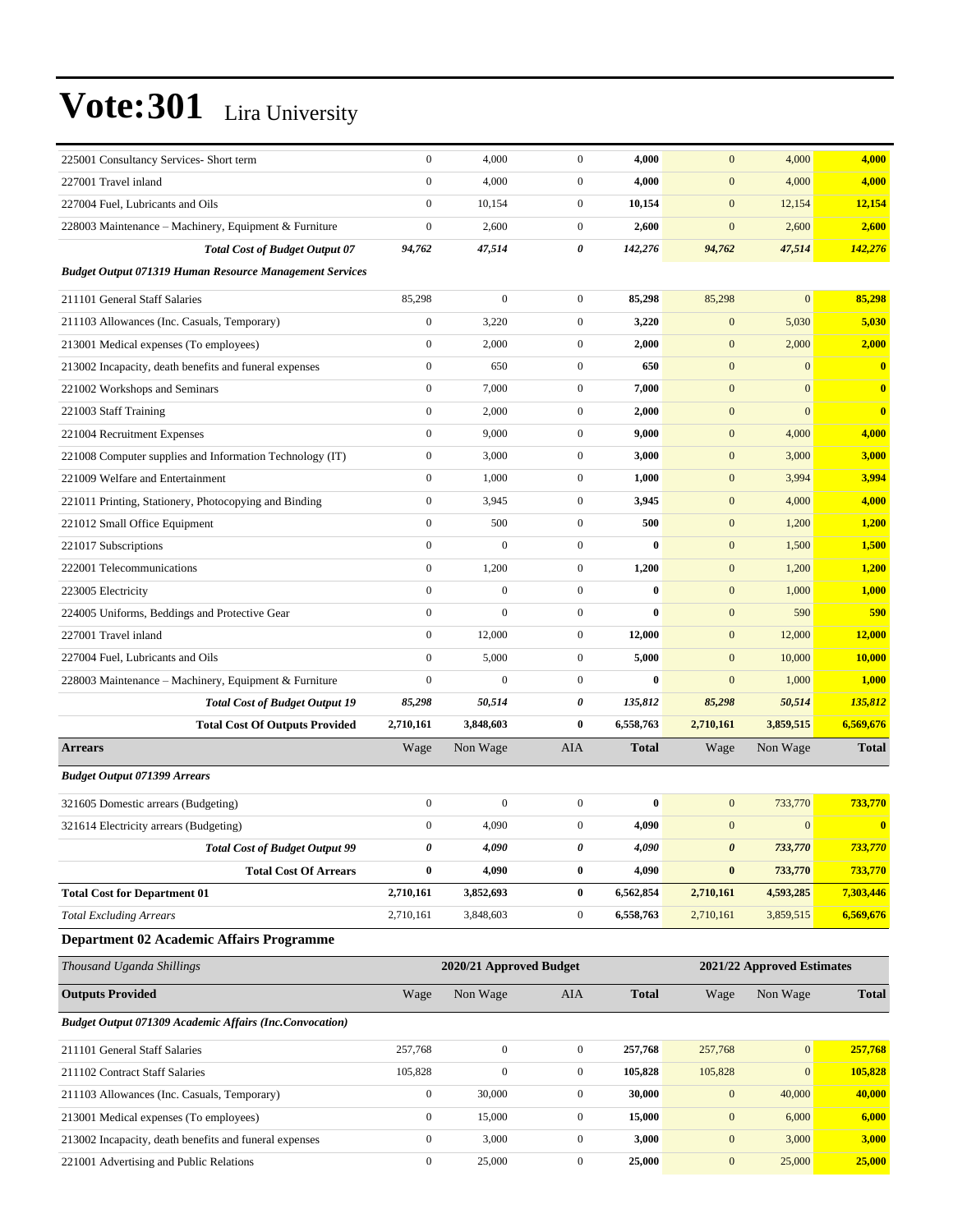| 221002 Workshops and Seminars                            | $\boldsymbol{0}$ | 13,000           | $\boldsymbol{0}$ | 13,000   | $\mathbf{0}$     | 15,000         | 15,000                  |
|----------------------------------------------------------|------------------|------------------|------------------|----------|------------------|----------------|-------------------------|
| 221003 Staff Training                                    | $\mathbf{0}$     | 50,000           | $\overline{0}$   | 50,000   | $\mathbf{0}$     | 50,000         | 50,000                  |
| 221005 Hire of Venue (chairs, projector, etc)            | $\boldsymbol{0}$ | 3,000            | $\mathbf{0}$     | 3,000    | $\mathbf{0}$     | $\mathbf{0}$   | $\overline{\mathbf{0}}$ |
| 221006 Commissions and related charges                   | $\boldsymbol{0}$ | 148,342          | $\overline{0}$   | 148,342  | $\mathbf{0}$     | 58,000         | 58,000                  |
| 221007 Books, Periodicals & Newspapers                   | $\boldsymbol{0}$ | 1,600            | $\overline{0}$   | 1,600    | $\boldsymbol{0}$ | 1,600          | 1,600                   |
| 221008 Computer supplies and Information Technology (IT) | $\boldsymbol{0}$ | 16,000           | $\mathbf{0}$     | 16,000   | $\mathbf{0}$     | 16,000         | 16,000                  |
| 221009 Welfare and Entertainment                         | $\mathbf{0}$     | 4,800            | $\mathbf{0}$     | 4,800    | $\mathbf{0}$     | 4,800          | 4,800                   |
| 221011 Printing, Stationery, Photocopying and Binding    | $\boldsymbol{0}$ | 40,000           | $\mathbf{0}$     | 40,000   | $\mathbf{0}$     | 40,000         | 40,000                  |
| 221012 Small Office Equipment                            | $\boldsymbol{0}$ | 1,017            | $\overline{0}$   | 1,017    | $\mathbf{0}$     | 2,000          | 2,000                   |
| 221017 Subscriptions                                     | $\boldsymbol{0}$ | 15,000           | $\boldsymbol{0}$ | 15,000   | $\boldsymbol{0}$ | 15,000         | 15,000                  |
| 222001 Telecommunications                                | $\boldsymbol{0}$ | 5,000            | $\mathbf{0}$     | 5,000    | $\mathbf{0}$     | 5,000          | 5,000                   |
| 224004 Cleaning and Sanitation                           | $\mathbf{0}$     | 3,000            | $\overline{0}$   | 3,000    | $\mathbf{0}$     | 3,000          | 3,000                   |
| 224005 Uniforms, Beddings and Protective Gear            | $\boldsymbol{0}$ | 1,500            | $\mathbf{0}$     | 1,500    | $\mathbf{0}$     | 1,500          | 1,500                   |
| 225001 Consultancy Services- Short term                  | $\boldsymbol{0}$ | 3,000            | $\overline{0}$   | 3,000    | $\mathbf{0}$     | 3,000          | 3,000                   |
| 227001 Travel inland                                     | $\boldsymbol{0}$ | 10,000           | $\boldsymbol{0}$ | 10,000   | $\boldsymbol{0}$ | 13,000         | 13,000                  |
| 227002 Travel abroad                                     | $\boldsymbol{0}$ | 3,000            | $\mathbf{0}$     | 3,000    | $\mathbf{0}$     | $\mathbf{0}$   | $\bf{0}$                |
| 227004 Fuel, Lubricants and Oils                         | $\mathbf{0}$     | 12,000           | $\overline{0}$   | 12,000   | $\mathbf{0}$     | 19,017         | 19,017                  |
| 228003 Maintenance - Machinery, Equipment & Furniture    | $\boldsymbol{0}$ | 10,000           | $\mathbf{0}$     | 10,000   | $\mathbf{0}$     | 7,000          | 7,000                   |
| 273102 Incapacity, death benefits and funeral expenses   | $\boldsymbol{0}$ | 3,000            | $\overline{0}$   | 3,000    | $\mathbf{0}$     | $\mathbf{0}$   | $\overline{\mathbf{0}}$ |
| 282103 Scholarships and related costs                    | $\boldsymbol{0}$ | 2,000            | $\boldsymbol{0}$ | 2,000    | $\boldsymbol{0}$ | 90,342         | 90,342                  |
| <b>Total Cost of Budget Output 09</b>                    | 363,595          | 418,259          | 0                | 781,854  | 363,595          | 418,259        | 781,854                 |
|                                                          |                  |                  |                  |          |                  |                |                         |
| <b>Budget Output 071310 Library Affairs</b>              |                  |                  |                  |          |                  |                |                         |
| 211101 General Staff Salaries                            | 535,140          | $\overline{0}$   | $\overline{0}$   | 535,140  | 535,140          | $\overline{0}$ | 535,140                 |
| 211103 Allowances (Inc. Casuals, Temporary)              | $\boldsymbol{0}$ | 15,000           | $\mathbf{0}$     | 15,000   | $\mathbf{0}$     | 15,000         | 15,000                  |
| 213001 Medical expenses (To employees)                   | $\boldsymbol{0}$ | 6,000            | $\overline{0}$   | 6,000    | $\mathbf{0}$     | 5,000          | 5,000                   |
| 221002 Workshops and Seminars                            | $\mathbf{0}$     | 23,000           | $\boldsymbol{0}$ | 23,000   | $\boldsymbol{0}$ | 8,321          | 8,321                   |
| 221003 Staff Training                                    | $\boldsymbol{0}$ | $\boldsymbol{0}$ | $\mathbf{0}$     | $\bf{0}$ | $\mathbf{0}$     | 15,000         | 15,000                  |
| 221007 Books, Periodicals & Newspapers                   | $\boldsymbol{0}$ | 100,921          | $\overline{0}$   | 100,921  | $\mathbf{0}$     | 120,000        | <b>120,000</b>          |
| 221008 Computer supplies and Information Technology (IT) | $\boldsymbol{0}$ | 8,000            | $\mathbf{0}$     | 8,000    | $\mathbf{0}$     | 9,000          | 9,000                   |
| 221009 Welfare and Entertainment                         | $\boldsymbol{0}$ | 12,000           | $\mathbf{0}$     | 12,000   | $\mathbf{0}$     | 14,000         | 14,000                  |
| 221011 Printing, Stationery, Photocopying and Binding    | $\mathbf{0}$     | 6,250            | $\overline{0}$   | 6,250    | $\mathbf{0}$     | 8,500          | 8,500                   |
| 221012 Small Office Equipment                            | $\boldsymbol{0}$ | 3,800            | $\mathbf{0}$     | 3,800    | $\mathbf{0}$     | 1,500          | 1,500                   |
| 221017 Subscriptions                                     | $\boldsymbol{0}$ | 109,000          | $\boldsymbol{0}$ | 109,000  | $\boldsymbol{0}$ | 110,000        | 110,000                 |
| 222001 Telecommunications                                | $\boldsymbol{0}$ | 3,000            | $\boldsymbol{0}$ | 3,000    | $\boldsymbol{0}$ | 3,000          | 3,000                   |
| 222002 Postage and Courier                               | $\boldsymbol{0}$ | $\boldsymbol{0}$ | $\boldsymbol{0}$ | $\bf{0}$ | $\boldsymbol{0}$ | 1,000          | 1,000                   |
| 223005 Electricity                                       | $\boldsymbol{0}$ | $\boldsymbol{0}$ | $\boldsymbol{0}$ | $\bf{0}$ | $\boldsymbol{0}$ | 3,000          | 3,000                   |
| 224004 Cleaning and Sanitation                           | $\boldsymbol{0}$ | 7,000            | $\mathbf{0}$     | 7,000    | $\mathbf{0}$     | 6,500          | 6,500                   |
| 224005 Uniforms, Beddings and Protective Gear            | $\boldsymbol{0}$ | 2,000            | $\boldsymbol{0}$ | 2,000    | $\boldsymbol{0}$ | $\mathbf{0}$   | $\mathbf{0}$            |
| 225001 Consultancy Services- Short term                  | $\boldsymbol{0}$ | 5,000            | $\boldsymbol{0}$ | 5,000    | $\boldsymbol{0}$ | 5,000          | 5,000                   |
| 227001 Travel inland                                     | $\boldsymbol{0}$ | 30,000           | $\boldsymbol{0}$ | 30,000   | $\boldsymbol{0}$ | 15,000         | <b>15,000</b>           |
| 227002 Travel abroad                                     | $\boldsymbol{0}$ | 5,000            | $\boldsymbol{0}$ | 5,000    | $\boldsymbol{0}$ | $\mathbf{0}$   | $\overline{\mathbf{0}}$ |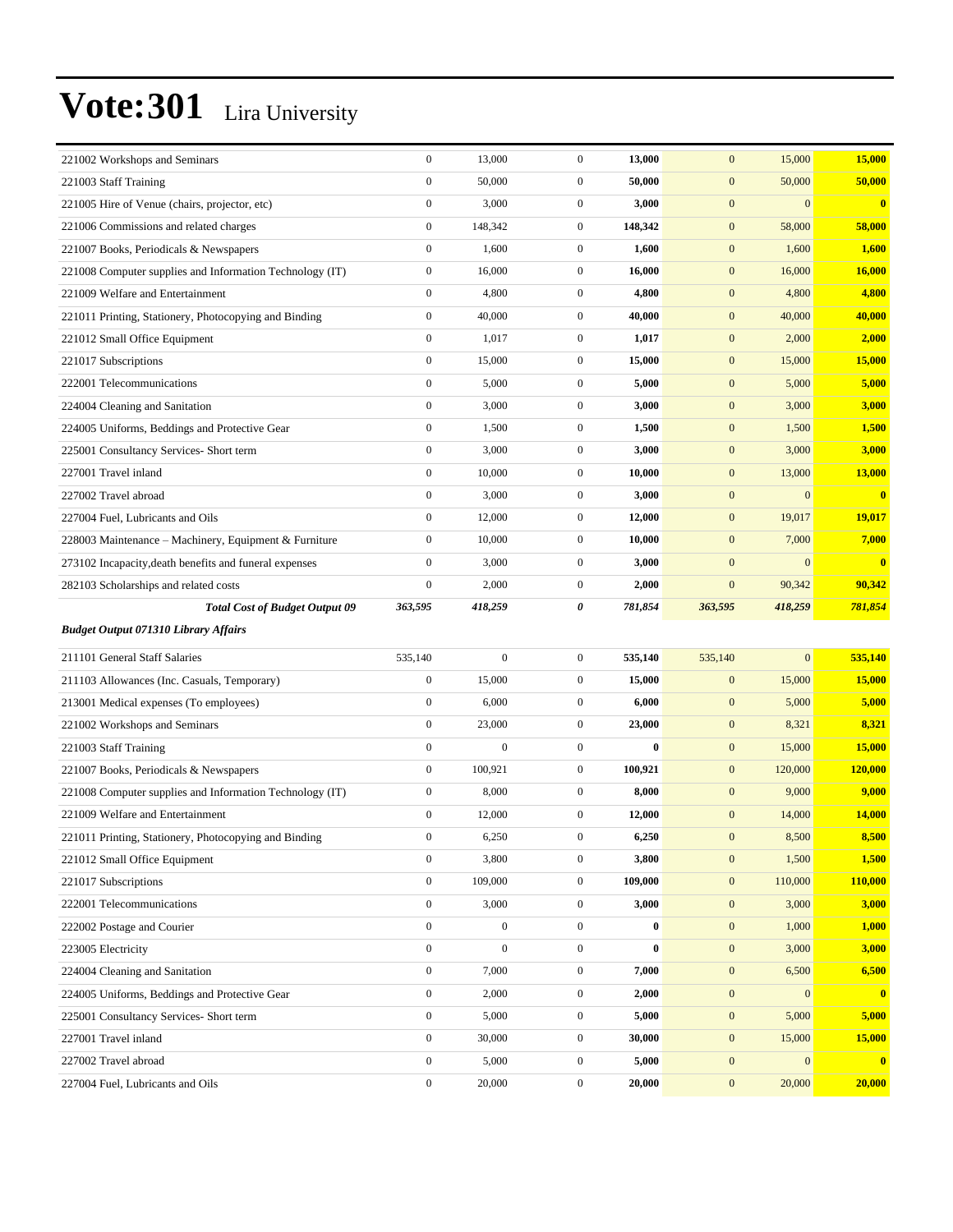| 228003 Maintenance – Machinery, Equipment & Furniture                        | $\boldsymbol{0}$          | 3,850                     | $\boldsymbol{0}$          | 3,850        | $\mathbf{0}$              | $\mathbf{0}$               | $\bf{0}$                |
|------------------------------------------------------------------------------|---------------------------|---------------------------|---------------------------|--------------|---------------------------|----------------------------|-------------------------|
| <b>Total Cost of Budget Output 10</b>                                        | 535,140                   | 359,821                   | 0                         | 894,961      | 535,140                   | 359,821                    | 894,961                 |
| <b>Total Cost Of Outputs Provided</b>                                        | 898,735                   | 778,080                   | $\bf{0}$                  | 1,676,815    | 898,735                   | 778,080                    | 1,676,815               |
| <b>Total Cost for Department 02</b>                                          | 898,735                   | 778,080                   | $\bf{0}$                  | 1,676,815    | 898,735                   | 778,080                    | 1,676,815               |
| <b>Total Excluding Arrears</b>                                               | 898,735                   | 778,080                   | $\mathbf{0}$              | 1,676,815    | 898,735                   | 778,080                    | 1,676,815               |
| <b>Department 04 Student Affairs Programme</b>                               |                           |                           |                           |              |                           |                            |                         |
| Thousand Uganda Shillings                                                    |                           | 2020/21 Approved Budget   |                           |              |                           | 2021/22 Approved Estimates |                         |
| <b>Outputs Provided</b>                                                      | Wage                      | Non Wage                  | <b>AIA</b>                | <b>Total</b> | Wage                      | Non Wage                   | <b>Total</b>            |
| Budget Output 071311 Student Affairs (Sports affairs, guild affairs, chapel) |                           |                           |                           |              |                           |                            |                         |
| 211101 General Staff Salaries                                                | 52,748                    | $\boldsymbol{0}$          | $\mathbf{0}$              | 52,748       | 52,748                    | $\mathbf{0}$               | 52,748                  |
| 211102 Contract Staff Salaries                                               | 105,828                   | $\boldsymbol{0}$          | $\boldsymbol{0}$          | 105,828      | 105,828                   | $\mathbf{0}$               | 105,828                 |
| 211103 Allowances (Inc. Casuals, Temporary)                                  | $\boldsymbol{0}$          | 491,282                   | $\mathbf{0}$              | 491,282      | $\mathbf{0}$              | 496,282                    | 496,282                 |
| 213001 Medical expenses (To employees)                                       | $\boldsymbol{0}$          | 2,000                     | $\mathbf{0}$              | 2,000        | $\boldsymbol{0}$          | 4,000                      | 4,000                   |
| 213002 Incapacity, death benefits and funeral expenses                       | $\boldsymbol{0}$          | 2,000                     | $\mathbf{0}$              | 2,000        | $\mathbf{0}$              | 2,500                      | 2,500                   |
| 221002 Workshops and Seminars                                                | $\boldsymbol{0}$          | 10,000                    | $\overline{0}$            | 10,000       | $\mathbf{0}$              | 10,000                     | 10,000                  |
| 221003 Staff Training                                                        | $\mathbf{0}$              | $\boldsymbol{0}$          | $\overline{0}$            | $\bf{0}$     | $\mathbf{0}$              | 5,000                      | 5,000                   |
| 221007 Books, Periodicals & Newspapers                                       | $\boldsymbol{0}$          | 1,460                     | $\mathbf{0}$              | 1,460        | $\mathbf{0}$              | 1,460                      | 1,460                   |
| 221008 Computer supplies and Information Technology (IT)                     | $\mathbf{0}$              | 5,000                     | $\overline{0}$            | 5,000        | $\mathbf{0}$              | 5,000                      | 5,000                   |
| 221009 Welfare and Entertainment                                             | $\boldsymbol{0}$          | 34,000                    | $\mathbf{0}$              | 34,000       | $\mathbf{0}$              | 30,899                     | 30,899                  |
| 221011 Printing, Stationery, Photocopying and Binding                        | $\boldsymbol{0}$          | 7,000                     | $\overline{0}$            | 7,000        | $\mathbf{0}$              | 7,000                      | 7,000                   |
| 221012 Small Office Equipment                                                | $\mathbf{0}$              | 451                       | $\overline{0}$            | 451          | $\mathbf{0}$              | 451                        | 451                     |
| 221017 Subscriptions                                                         | $\boldsymbol{0}$          | 2,000                     | $\mathbf{0}$              | 2,000        | $\mathbf{0}$              | 2,000                      | 2,000                   |
| 222001 Telecommunications                                                    | $\mathbf{0}$              | 1,500                     | $\overline{0}$            | 1,500        | $\mathbf{0}$              | 1,500                      | 1,500                   |
| 224001 Medical Supplies                                                      | $\boldsymbol{0}$          | 13,640                    | $\mathbf{0}$              | 13,640       | $\mathbf{0}$              | $\mathbf{0}$               | $\overline{\mathbf{0}}$ |
| 224004 Cleaning and Sanitation                                               | $\boldsymbol{0}$          | $\boldsymbol{0}$          | $\overline{0}$            | $\bf{0}$     | $\mathbf{0}$              | 3,000                      | 3,000                   |
| 224005 Uniforms, Beddings and Protective Gear                                | $\mathbf{0}$              | 17,000                    | $\boldsymbol{0}$          | 17,000       | $\mathbf{0}$              | 22,841                     | 22,841                  |
| 227001 Travel inland                                                         | $\boldsymbol{0}$          | 9,000                     | $\mathbf{0}$              | 9,000        | $\mathbf{0}$              | 9,000                      | 9,000                   |
| 227002 Travel abroad                                                         | $\mathbf{0}$              | 7,601                     | $\overline{0}$            | 7,601        | $\mathbf{0}$              | $\overline{0}$             | $\bf{0}$                |
| 227004 Fuel. Lubricants and Oils                                             | $\mathbf{0}$              | 7,000                     | $\mathbf{0}$              | 7,000        | $\mathbf{0}$              | 10,000                     | 10,000                  |
| <b>Total Cost of Budget Output 11</b>                                        | 158,575                   | 610,933                   | 0                         | 769,508      | 158,575                   | 610,933                    | 769,508                 |
| <b>Total Cost Of Outputs Provided</b>                                        | 158,575                   | 610,933                   | $\bf{0}$                  | 769,508      | 158,575                   | 610,933                    | 769,508                 |
| <b>Outputs Funded</b>                                                        | Wage                      | Non Wage                  | <b>AIA</b>                | <b>Total</b> | Wage                      | Non Wage                   | <b>Total</b>            |
| <b>Budget Output 071353 Guild Services</b>                                   |                           |                           |                           |              |                           |                            |                         |
| 263104 Transfers to other govt. Units (Current)                              | $\mathbf{0}$              | 87,420                    | $\boldsymbol{0}$          | 87,420       | $\mathbf{0}$              | 87,420                     | 87,420                  |
| o/w Transfers to Guild services and activities.                              | $\boldsymbol{\mathit{0}}$ | 87,420                    | $\boldsymbol{\mathit{0}}$ | 87,420       | $\boldsymbol{\theta}$     | $\boldsymbol{\mathit{0}}$  | $\mathbf{0}$            |
| o/w Transfers to other govt. Units (Current)                                 | $\boldsymbol{\mathit{0}}$ | $\boldsymbol{\mathit{0}}$ | $\theta$                  | $\bf{0}$     | $\boldsymbol{\mathit{0}}$ | 87,420                     | 87,420                  |
| <b>Total Cost of Budget Output 53</b>                                        | $\pmb{\theta}$            | 87,420                    | 0                         | 87,420       | $\boldsymbol{\theta}$     | 87,420                     | 87,420                  |
| <b>Total Cost Of Outputs Funded</b>                                          | $\bf{0}$                  | 87,420                    | $\bf{0}$                  | 87,420       | $\bf{0}$                  | 87,420                     | 87,420                  |
| <b>Total Cost for Department 04</b>                                          | 158,575                   | 698,353                   | $\bf{0}$                  | 856,928      | 158,575                   | 698,353                    | 856,928                 |
| <b>Total Excluding Arrears</b>                                               | 158,575                   | 698,353                   | $\boldsymbol{0}$          | 856,928      | 158,575                   | 698,353                    | 856,928                 |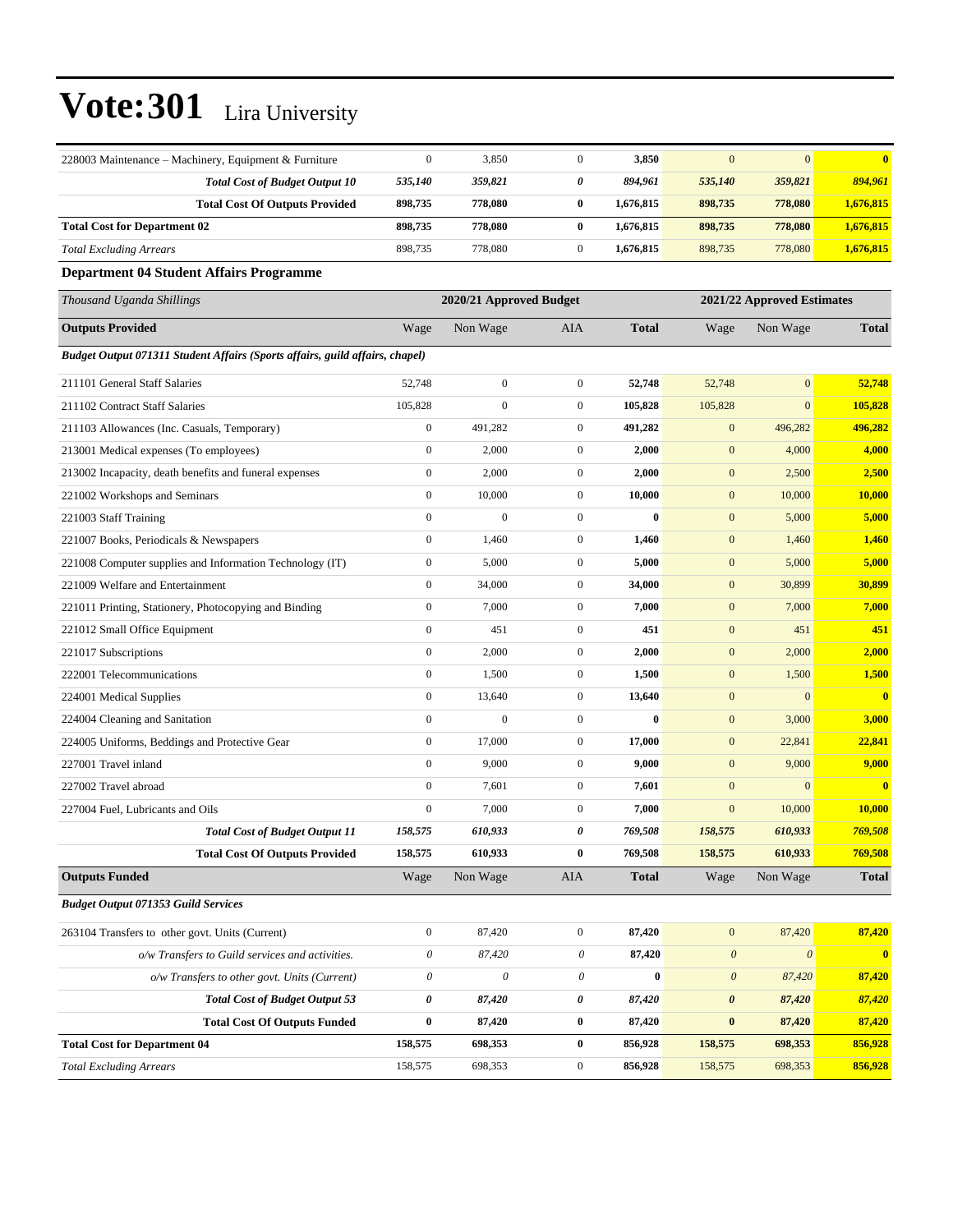#### **Department 09 Projects**

| Thousand Uganda Shillings                                |                  | 2020/21 Approved Budget |                  |              | 2021/22 Approved Estimates |                            |               |
|----------------------------------------------------------|------------------|-------------------------|------------------|--------------|----------------------------|----------------------------|---------------|
| <b>Outputs Provided</b>                                  | Wage             | Non Wage                | AIA              | <b>Total</b> | Wage                       | Non Wage                   | <b>Total</b>  |
| <b>Budget Output 071301 Administrative Services</b>      |                  |                         |                  |              |                            |                            |               |
| 221008 Computer supplies and Information Technology (IT) | $\boldsymbol{0}$ | 65,000                  | $\mathbf{0}$     | 65,000       | $\overline{0}$             | 60,000                     | 60,000        |
| 222003 Information and communications technology (ICT)   | $\boldsymbol{0}$ | 100,000                 | $\mathbf{0}$     | 100,000      | $\boldsymbol{0}$           | 100,000                    | 100,000       |
| 223003 Rent – (Produced Assets) to private entities      | $\boldsymbol{0}$ | 50,000                  | $\mathbf{0}$     | 50,000       | $\mathbf{0}$               | $\boldsymbol{0}$           | $\mathbf{0}$  |
| 228001 Maintenance - Civil                               | $\boldsymbol{0}$ | 100,912                 | $\mathbf{0}$     | 100,912      | $\mathbf{0}$               | 100,000                    | 100,000       |
| 228003 Maintenance - Machinery, Equipment & Furniture    | $\boldsymbol{0}$ | 100,000                 | $\mathbf{0}$     | 100,000      | $\mathbf{0}$               | 100,000                    | 100,000       |
| <b>Total Cost of Budget Output 01</b>                    | 0                | 415,912                 | 0                | 415,912      | $\pmb{\theta}$             | 360,000                    | 360,000       |
| <b>Total Cost Of Outputs Provided</b>                    | $\bf{0}$         | 415,912                 | $\bf{0}$         | 415,912      | $\bf{0}$                   | 360,000                    | 360,000       |
| <b>Total Cost for Department 09</b>                      | 0                | 415,912                 | $\bf{0}$         | 415,912      | $\bf{0}$                   | 360,000                    | 360,000       |
| <b>Total Excluding Arrears</b>                           | $\boldsymbol{0}$ | 415,912                 | $\mathbf{0}$     | 415,912      | $\mathbf{0}$               | 360,000                    | 360,000       |
| <b>Department 11 Clinical Services</b>                   |                  |                         |                  |              |                            |                            |               |
| Thousand Uganda Shillings                                |                  | 2020/21 Approved Budget |                  |              |                            | 2021/22 Approved Estimates |               |
| <b>Outputs Provided</b>                                  | Wage             | Non Wage                | AIA              | <b>Total</b> | Wage                       | Non Wage                   | <b>Total</b>  |
| <b>Budget Output 071308 University Hospital/Clinic</b>   |                  |                         |                  |              |                            |                            |               |
| 211101 General Staff Salaries                            | 312,625          | $\boldsymbol{0}$        | $\mathbf{0}$     | 312,625      | 312,625                    | $\boldsymbol{0}$           | 312,625       |
| 211102 Contract Staff Salaries                           | 119,549          | $\mathbf{0}$            | $\mathbf{0}$     | 119,549      | 119,549                    | $\mathbf{0}$               | 119,549       |
| 211103 Allowances (Inc. Casuals, Temporary)              | $\boldsymbol{0}$ | 6,080                   | $\mathbf{0}$     | 6,080        | $\boldsymbol{0}$           | 15,000                     | <b>15,000</b> |
| 213002 Incapacity, death benefits and funeral expenses   | $\boldsymbol{0}$ | $\boldsymbol{0}$        | $\mathbf{0}$     | $\bf{0}$     | $\mathbf{0}$               | 1,000                      | 1,000         |
| 221001 Advertising and Public Relations                  | $\boldsymbol{0}$ | 1,000                   | $\mathbf{0}$     | 1,000        | $\mathbf{0}$               | 1,000                      | 1,000         |
| 221002 Workshops and Seminars                            | $\boldsymbol{0}$ | 4,000                   | $\mathbf{0}$     | 4,000        | $\mathbf{0}$               | $\mathbf{0}$               | $\bf{0}$      |
| 221007 Books, Periodicals & Newspapers                   | $\boldsymbol{0}$ | 1,500                   | $\mathbf{0}$     | 1,500        | $\mathbf{0}$               | 1,500                      | 1,500         |
| 221008 Computer supplies and Information Technology (IT) | $\boldsymbol{0}$ | 9,000                   | $\mathbf{0}$     | 9,000        | $\mathbf{0}$               | 10,000                     | <b>10,000</b> |
| 221009 Welfare and Entertainment                         | $\boldsymbol{0}$ | 12,000                  | $\mathbf{0}$     | 12,000       | $\mathbf{0}$               | 12,000                     | 12,000        |
| 221011 Printing, Stationery, Photocopying and Binding    | $\boldsymbol{0}$ | 10,200                  | $\mathbf{0}$     | 10,200       | $\mathbf{0}$               | 10,000                     | 10,000        |
| 221012 Small Office Equipment                            | $\boldsymbol{0}$ | 500                     | $\mathbf{0}$     | 500          | $\mathbf{0}$               | 200                        | <b>200</b>    |
| 222001 Telecommunications                                | $\boldsymbol{0}$ | 5,400                   | $\mathbf{0}$     | 5,400        | $\mathbf{0}$               | 5,400                      | 5,400         |
| 223003 Rent – (Produced Assets) to private entities      | $\boldsymbol{0}$ | 11,300                  | $\mathbf{0}$     | 11,300       | $\boldsymbol{0}$           | 11,300                     | 11,300        |
| 224001 Medical Supplies                                  | $\mathbf{0}$     | 100,078                 | $\mathbf{0}$     | 100,078      | $\mathbf{0}$               | 100,078                    | 100.078       |
| 224004 Cleaning and Sanitation                           | $\boldsymbol{0}$ | 68,400                  | $\boldsymbol{0}$ | 68,400       | $\boldsymbol{0}$           | 68,400                     | 68,400        |
| 224005 Uniforms, Beddings and Protective Gear            | $\boldsymbol{0}$ | 24,000                  | $\boldsymbol{0}$ | 24,000       | $\boldsymbol{0}$           | 15,000                     | 15,000        |
| 226001 Insurances                                        | $\boldsymbol{0}$ | 11,400                  | $\boldsymbol{0}$ | 11,400       | $\mathbf{0}$               | 10,700                     | 10,700        |
| 227001 Travel inland                                     | $\boldsymbol{0}$ | 15,000                  | $\boldsymbol{0}$ | 15,000       | $\boldsymbol{0}$           | 15,280                     | 15,280        |
| 227004 Fuel, Lubricants and Oils                         | $\boldsymbol{0}$ | 35,000                  | $\boldsymbol{0}$ | 35,000       | $\boldsymbol{0}$           | 35,000                     | 35,000        |
| 228001 Maintenance - Civil                               | $\boldsymbol{0}$ | $\boldsymbol{0}$        | $\boldsymbol{0}$ | $\bf{0}$     | $\mathbf{0}$               | 3,000                      | 3,000         |
| 228002 Maintenance - Vehicles                            | $\boldsymbol{0}$ | 10,000                  | $\boldsymbol{0}$ | 10,000       | $\boldsymbol{0}$           | 10,000                     | <b>10,000</b> |
| 228003 Maintenance – Machinery, Equipment & Furniture    | $\boldsymbol{0}$ | 5,000                   | $\boldsymbol{0}$ | 5,000        | $\boldsymbol{0}$           | 5,000                      | 5,000         |
| <b>Total Cost of Budget Output 08</b>                    | 432,174          | 329,858                 | $\pmb{\theta}$   | 762,032      | 432,174                    | 329,858                    | 762,032       |
| <b>Total Cost Of Outputs Provided</b>                    | 432,174          | 329,858                 | $\bf{0}$         | 762,032      | 432,174                    | 329,858                    | 762,032       |
| <b>Total Cost for Department 11</b>                      | 432,174          | 329,858                 | $\bf{0}$         | 762,032      | 432,174                    | 329,858                    | 762,032       |
| <b>Total Excluding Arrears</b>                           | 432,174          | 329,858                 | $\boldsymbol{0}$ | 762,032      | 432,174                    | 329,858                    | 762,032       |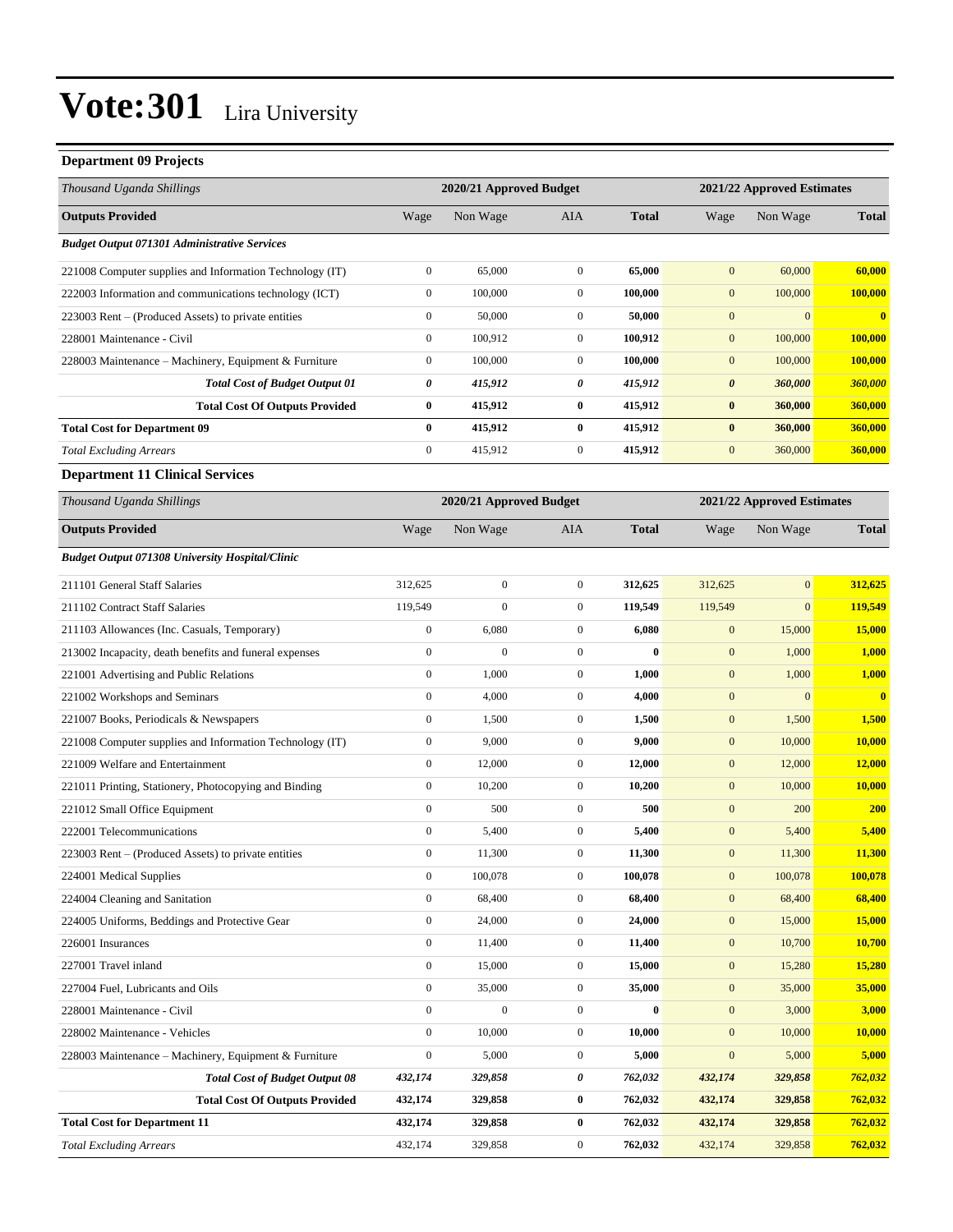#### *Development Budget Estimates*

### **Project 1414 Support to Lira University Infrastructure Development**

| Thousand Uganda Shillings                                                               |                  | 2020/21 Approved Budget       |                  |              |                       | 2021/22 Approved Estimates    |                         |  |
|-----------------------------------------------------------------------------------------|------------------|-------------------------------|------------------|--------------|-----------------------|-------------------------------|-------------------------|--|
| <b>Capital Purchases</b>                                                                |                  | <b>GoU Dev't External Fin</b> | <b>AIA</b>       | <b>Total</b> |                       | <b>GoU Dev't External Fin</b> | <b>Total</b>            |  |
| <b>Budget Output 071372 Government Buildings and Administrative Infrastructure</b>      |                  |                               |                  |              |                       |                               |                         |  |
| 312101 Non-Residential Buildings                                                        | 850,000          | $\mathbf{0}$                  | $\boldsymbol{0}$ | 850,000      | 4,000,000             | $\mathbf{0}$                  | 4,000,000               |  |
| 312104 Other Structures                                                                 | 300,000          | $\mathbf{0}$                  | $\boldsymbol{0}$ | 300,000      | 600,000               | $\mathbf{0}$                  | 600,000                 |  |
| Total Cost Of Budget Output 071372                                                      | 1,150,000        | 0                             | 0                | 1,150,000    | 4,600,000             | $\boldsymbol{\theta}$         | 4,600,000               |  |
| <b>Budget Output 071373 Roads, Streets and Highways</b>                                 |                  |                               |                  |              |                       |                               |                         |  |
| 312103 Roads and Bridges.                                                               | 50,000           | $\mathbf{0}$                  | $\boldsymbol{0}$ | 50,000       | 50,000                | $\boldsymbol{0}$              | 50,000                  |  |
| Total Cost Of Budget Output 071373                                                      | 50,000           | 0                             | 0                | 50,000       | 50,000                | $\pmb{\theta}$                | 50,000                  |  |
| <b>Budget Output 071381 Lecture Room Construction and Rehabilitation (Universities)</b> |                  |                               |                  |              |                       |                               |                         |  |
| 312101 Non-Residential Buildings                                                        | 3,800,000        | $\mathbf{0}$                  | $\boldsymbol{0}$ | 3,800,000    | $\mathbf{0}$          | $\mathbf{0}$                  | $\overline{\mathbf{0}}$ |  |
| Total Cost Of Budget Output 071381                                                      | 3,800,000        | 0                             | 0                | 3,800,000    | $\boldsymbol{\theta}$ | 0                             | $\boldsymbol{\theta}$   |  |
| <b>Total Cost for Capital Purchases</b>                                                 | 5,000,000        | $\mathbf{0}$                  | $\boldsymbol{0}$ | 5,000,000    | 4,650,000             | $\mathbf{0}$                  | 4,650,000               |  |
| <b>Arrears</b>                                                                          |                  | <b>GoU Dev't External Fin</b> | <b>AIA</b>       | <b>Total</b> |                       | GoU Dev't External Fin        | <b>Total</b>            |  |
| <b>Budget Output 071399 Arrears</b>                                                     |                  |                               |                  |              |                       |                               |                         |  |
| 321605 Domestic arrears (Budgeting)                                                     | $\boldsymbol{0}$ | $\boldsymbol{0}$              | $\boldsymbol{0}$ | $\bf{0}$     | 17,212                | $\mathbf{0}$                  | 17,212                  |  |
| <b>Total Cost Of Budget Output 071399</b>                                               | 0                | 0                             | 0                | 0            | 17,212                | $\boldsymbol{\theta}$         | 17,212                  |  |
| <b>Total Cost for Arrears</b>                                                           | $\boldsymbol{0}$ | $\boldsymbol{0}$              | $\boldsymbol{0}$ | $\bf{0}$     | 17,212                | $\boldsymbol{0}$              | 17,212                  |  |
| <b>Total Cost for Project: 1414</b>                                                     | 5,000,000        | $\mathbf{0}$                  | $\boldsymbol{0}$ | 5,000,000    | 4,667,212             | $\overline{0}$                | 4,667,212               |  |
| <b>Total Excluding Arrears</b>                                                          | 5,000,000        | $\mathbf{0}$                  | $\boldsymbol{0}$ | 5,000,000    | 4,650,000             | $\mathbf{0}$                  | 4,650,000               |  |
| Project 1464 Institutional Support to Lira University - Retooling                       |                  |                               |                  |              |                       |                               |                         |  |
| Thousand Uganda Shillings                                                               |                  | 2020/21 Approved Budget       |                  |              |                       | 2021/22 Approved Estimates    |                         |  |
| <b>Capital Purchases</b>                                                                |                  | GoU Dev't External Fin        | <b>AIA</b>       | <b>Total</b> |                       | <b>GoU Dev't External Fin</b> | <b>Total</b>            |  |
| Budget Output 071377 Purchase of Specialised Machinery & Equipment                      |                  |                               |                  |              |                       |                               |                         |  |
| 312212 Medical Equipment                                                                | $\mathbf{0}$     | $\boldsymbol{0}$              | $\boldsymbol{0}$ | $\bf{0}$     | 200,000               | $\mathbf{0}$                  | 200,000                 |  |
| 312214 Laboratory Equipments                                                            | 200,000          | $\mathbf{0}$                  | $\boldsymbol{0}$ | 200,000      | 150,000               | $\mathbf{0}$                  | 150,000                 |  |
| Total Cost Of Budget Output 071377                                                      | 200,000          | $\pmb{\theta}$                | 0                | 200,000      | 350,000               | $\boldsymbol{\theta}$         | 350,000                 |  |
| Budget Output 071378 Purchase of Office and Residential Furniture and Fittings          |                  |                               |                  |              |                       |                               |                         |  |
| 312203 Furniture & Fixtures                                                             | 100,000          | $\boldsymbol{0}$              | $\boldsymbol{0}$ | 100,000      | 150,000               | $\mathbf{0}$                  | <b>150,000</b>          |  |
| Total Cost Of Budget Output 071378                                                      | 100,000          | 0                             | 0                | 100,000      | 150,000               | $\boldsymbol{\theta}$         | 150,000                 |  |
| <b>Budget Output 071379 Acquisition of Other Capital Assets</b>                         |                  |                               |                  |              |                       |                               |                         |  |
| 312202 Machinery and Equipment                                                          | $\overline{0}$   | $\boldsymbol{0}$              | $\boldsymbol{0}$ | $\bf{0}$     | 150,000               | $\mathbf{0}$                  | 150,000                 |  |
| Total Cost Of Budget Output 071379                                                      | 0                | $\pmb{\theta}$                | 0                | 0            | 150,000               | $\pmb{\theta}$                | <b>150,000</b>          |  |
| <b>Total Cost for Capital Purchases</b>                                                 | 300,000          | $\boldsymbol{0}$              | $\mathbf{0}$     | 300,000      | 650,000               | $\mathbf{0}$                  | 650,000                 |  |
| <b>Total Cost for Project: 1464</b>                                                     | 300,000          | $\boldsymbol{0}$              | $\boldsymbol{0}$ | 300,000      | 650,000               | $\overline{0}$                | 650,000                 |  |
| <b>Total Excluding Arrears</b>                                                          | 300,000          | $\boldsymbol{0}$              | $\boldsymbol{0}$ | 300,000      | 650,000               | $\boldsymbol{0}$              | 650,000                 |  |
|                                                                                         | GoU              | <b>External Fin</b>           | <b>AIA</b>       | <b>Total</b> | GoU                   | <b>External Fin</b>           | Total                   |  |
| <b>Total Cost for Sub-SubProgramme 13</b>                                               | 15,574,542       | $\boldsymbol{0}$              | $\bf{0}$         | 15,574,542   | 16,276,433            | $\bf{0}$                      | 16,276,433              |  |
| <b>Total Excluding Arrears</b>                                                          | 15,574,542       | $\boldsymbol{0}$              | $\boldsymbol{0}$ | 15,574,542   | 15,525,451            | $\mathbf{0}$                  | 15,525,451              |  |
|                                                                                         |                  |                               |                  |              |                       |                               |                         |  |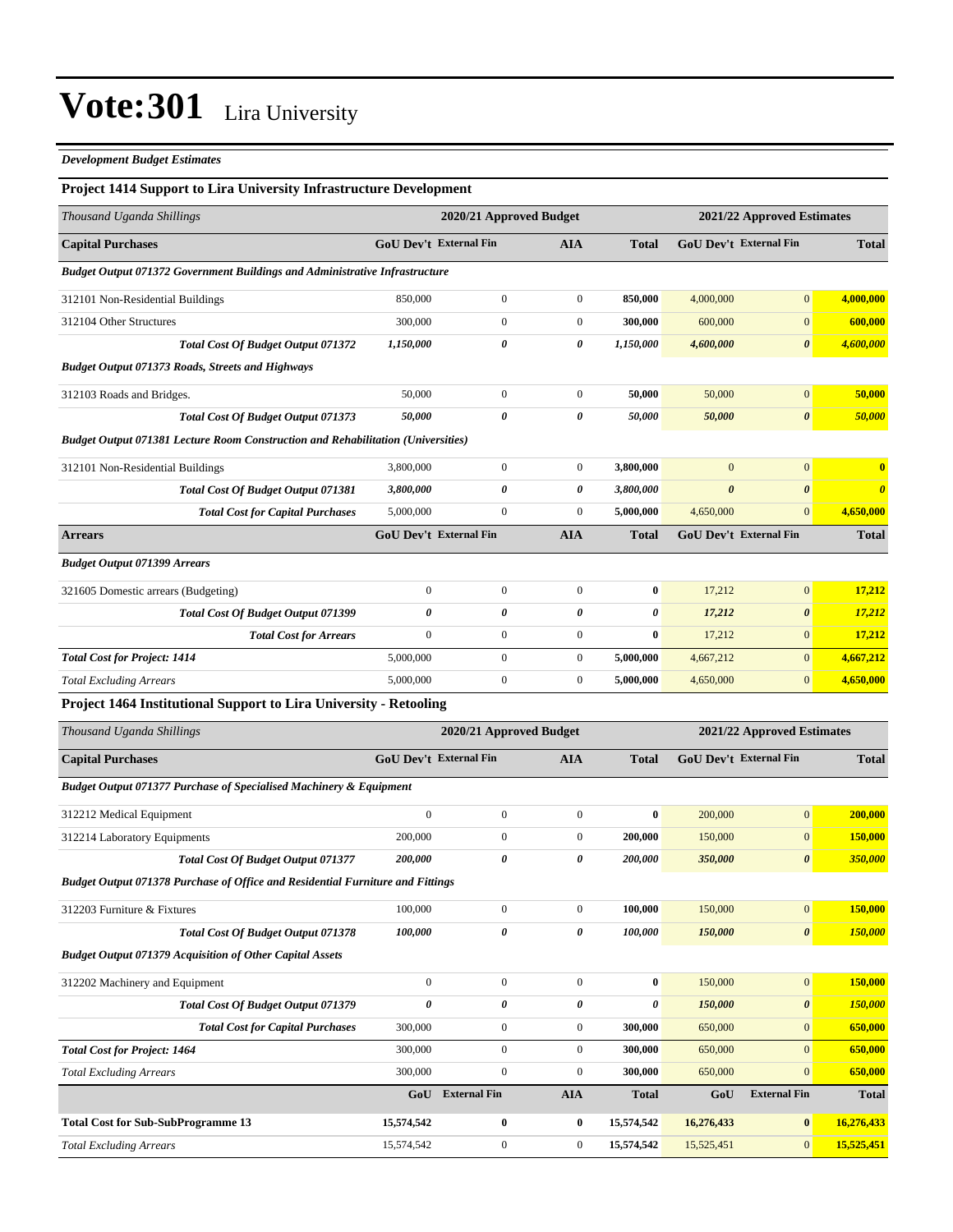#### *Sub-SubProgrammme 14 Delivery of Tertiary Education Programme*

#### *Recurrent Budget Estimates*

| <b>Department 06 Faculty of Health Science</b>            |                  |                         |                  |              |                  |                            |              |  |
|-----------------------------------------------------------|------------------|-------------------------|------------------|--------------|------------------|----------------------------|--------------|--|
| Thousand Uganda Shillings                                 |                  | 2020/21 Approved Budget |                  |              |                  | 2021/22 Approved Estimates |              |  |
| <b>Outputs Provided</b>                                   | Wage             | Non Wage                | <b>AIA</b>       | <b>Total</b> | Wage             | Non Wage                   | <b>Total</b> |  |
| <b>Budget Output 071401 Teaching and Training</b>         |                  |                         |                  |              |                  |                            |              |  |
| 211101 General Staff Salaries                             | 6,303,724        | $\boldsymbol{0}$        | $\mathbf{0}$     | 6,303,724    | 6,303,724        | $\vert 0 \vert$            | 6,303,724    |  |
| 211102 Contract Staff Salaries                            | 179,161          | $\boldsymbol{0}$        | $\overline{0}$   | 179,161      | 179,161          | $\overline{0}$             | 179,161      |  |
| 211103 Allowances (Inc. Casuals, Temporary)               | $\boldsymbol{0}$ | 80,000                  | $\overline{0}$   | 80,000       | $\boldsymbol{0}$ | 83,000                     | 83,000       |  |
| 213002 Incapacity, death benefits and funeral expenses    | $\boldsymbol{0}$ | 1,500                   | $\mathbf{0}$     | 1,500        | $\mathbf{0}$     | 1,000                      | 1,000        |  |
| 221002 Workshops and Seminars                             | $\boldsymbol{0}$ | 10,000                  | $\mathbf{0}$     | 10,000       | $\mathbf{0}$     | 2,000                      | 2,000        |  |
| 221007 Books, Periodicals & Newspapers                    | $\boldsymbol{0}$ | 1,000                   | $\mathbf{0}$     | 1,000        | $\boldsymbol{0}$ | 5,000                      | 5,000        |  |
| 221008 Computer supplies and Information Technology (IT)  | $\boldsymbol{0}$ | 17,000                  | $\overline{0}$   | 17,000       | $\boldsymbol{0}$ | 15,000                     | 15,000       |  |
| 221009 Welfare and Entertainment                          | $\boldsymbol{0}$ | 15,000                  | $\overline{0}$   | 15,000       | $\boldsymbol{0}$ | 14,000                     | 14,000       |  |
| 221011 Printing, Stationery, Photocopying and Binding     | $\boldsymbol{0}$ | 15,000                  | $\mathbf{0}$     | 15,000       | $\mathbf{0}$     | 14,500                     | 14,500       |  |
| 221012 Small Office Equipment                             | $\boldsymbol{0}$ | 200                     | $\mathbf{0}$     | 200          | $\mathbf{0}$     | 100                        | <b>100</b>   |  |
| 221017 Subscriptions                                      | $\boldsymbol{0}$ | 3,000                   | $\mathbf{0}$     | 3,000        | $\boldsymbol{0}$ | 4,000                      | 4,000        |  |
| 222001 Telecommunications                                 | $\boldsymbol{0}$ | 3,100                   | $\overline{0}$   | 3,100        | $\mathbf{0}$     | 4,500                      | 4,500        |  |
| 223003 Rent – (Produced Assets) to private entities       | $\boldsymbol{0}$ | 4,500                   | $\overline{0}$   | 4,500        | $\boldsymbol{0}$ | 4,500                      | 4,500        |  |
| 223005 Electricity                                        | $\boldsymbol{0}$ | $\boldsymbol{0}$        | $\mathbf{0}$     | $\bf{0}$     | $\mathbf{0}$     | 2,000                      | 2,000        |  |
| 224001 Medical Supplies                                   | $\boldsymbol{0}$ | $\boldsymbol{0}$        | $\overline{0}$   | $\bf{0}$     | $\mathbf{0}$     | 3,000                      | 3,000        |  |
| 224004 Cleaning and Sanitation                            | $\boldsymbol{0}$ | 10,000                  | $\boldsymbol{0}$ | 10,000       | $\boldsymbol{0}$ | 10,000                     | 10,000       |  |
| 224005 Uniforms, Beddings and Protective Gear             | $\boldsymbol{0}$ | 14,000                  | $\overline{0}$   | 14,000       | $\mathbf{0}$     | 12,000                     | 12,000       |  |
| 225001 Consultancy Services- Short term                   | $\boldsymbol{0}$ | $\overline{0}$          | $\overline{0}$   | $\mathbf{0}$ | $\boldsymbol{0}$ | 4,000                      | 4,000        |  |
| 227001 Travel inland                                      | $\overline{0}$   | 42,000                  | $\mathbf{0}$     | 42,000       | $\mathbf{0}$     | 42,000                     | 42,000       |  |
| 227002 Travel abroad                                      | $\boldsymbol{0}$ | 6,800                   | $\mathbf{0}$     | 6,800        | $\mathbf{0}$     | $\boldsymbol{0}$           | $\bf{0}$     |  |
| 227004 Fuel, Lubricants and Oils                          | $\boldsymbol{0}$ | 51,099                  | $\mathbf{0}$     | 51,099       | $\boldsymbol{0}$ | 52,099                     | 52,099       |  |
| 228002 Maintenance - Vehicles                             | $\boldsymbol{0}$ | 4,000                   | $\overline{0}$   | 4,000        | $\mathbf{0}$     | 4,000                      | 4,000        |  |
| 228003 Maintenance – Machinery, Equipment & Furniture     | $\boldsymbol{0}$ | 2,000                   | $\overline{0}$   | 2,000        | $\mathbf{0}$     | 3,500                      | 3,500        |  |
| <b>Total Cost of Budget Output 01</b>                     | 6,482,885        | 280,199                 | 0                | 6,763,084    | 6,482,885        | 280,199                    | 6,763,084    |  |
| <b>Budget Output 071402 Research and Graduate Studies</b> |                  |                         |                  |              |                  |                            |              |  |
| 211103 Allowances (Inc. Casuals, Temporary)               | $\boldsymbol{0}$ | $\boldsymbol{0}$        | $\mathbf{0}$     | $\bf{0}$     | $\mathbf{0}$     | 15,000                     | 15,000       |  |
| 221002 Workshops and Seminars                             | $\boldsymbol{0}$ | $\boldsymbol{0}$        | $\boldsymbol{0}$ | $\pmb{0}$    | $\boldsymbol{0}$ | 5,000                      | 5,000        |  |
| 221003 Staff Training                                     | $\boldsymbol{0}$ | $\boldsymbol{0}$        | $\overline{0}$   | $\bf{0}$     | $\boldsymbol{0}$ | 5,000                      | 5,000        |  |
| 225001 Consultancy Services- Short term                   | $\boldsymbol{0}$ | $\boldsymbol{0}$        | $\overline{0}$   | $\pmb{0}$    | $\mathbf{0}$     | 5,000                      | 5,000        |  |
| 227001 Travel inland                                      | $\overline{0}$   | $\boldsymbol{0}$        | $\overline{0}$   | $\bf{0}$     | $\mathbf{0}$     | 10,000                     | 10,000       |  |
| 227004 Fuel, Lubricants and Oils                          | $\boldsymbol{0}$ | $\boldsymbol{0}$        | $\boldsymbol{0}$ | $\bf{0}$     | $\mathbf{0}$     | 5,000                      | 5,000        |  |
| <b>Total Cost of Budget Output 02</b>                     | $\pmb{\theta}$   | 0                       | 0                | 0            | $\pmb{\theta}$   | 45,000                     | 45,000       |  |
| <b>Total Cost Of Outputs Provided</b>                     | 6,482,885        | 280,199                 | $\bf{0}$         | 6,763,084    | 6,482,885        | 325,199                    | 6,808,084    |  |
| <b>Total Cost for Department 06</b>                       | 6,482,885        | 280,199                 | $\bf{0}$         | 6,763,084    | 6,482,885        | 325,199                    | 6,808,084    |  |
| <b>Total Excluding Arrears</b>                            | 6,482,885        | 280,199                 | $\overline{0}$   | 6,763,084    | 6,482,885        | 325,199                    | 6,808,084    |  |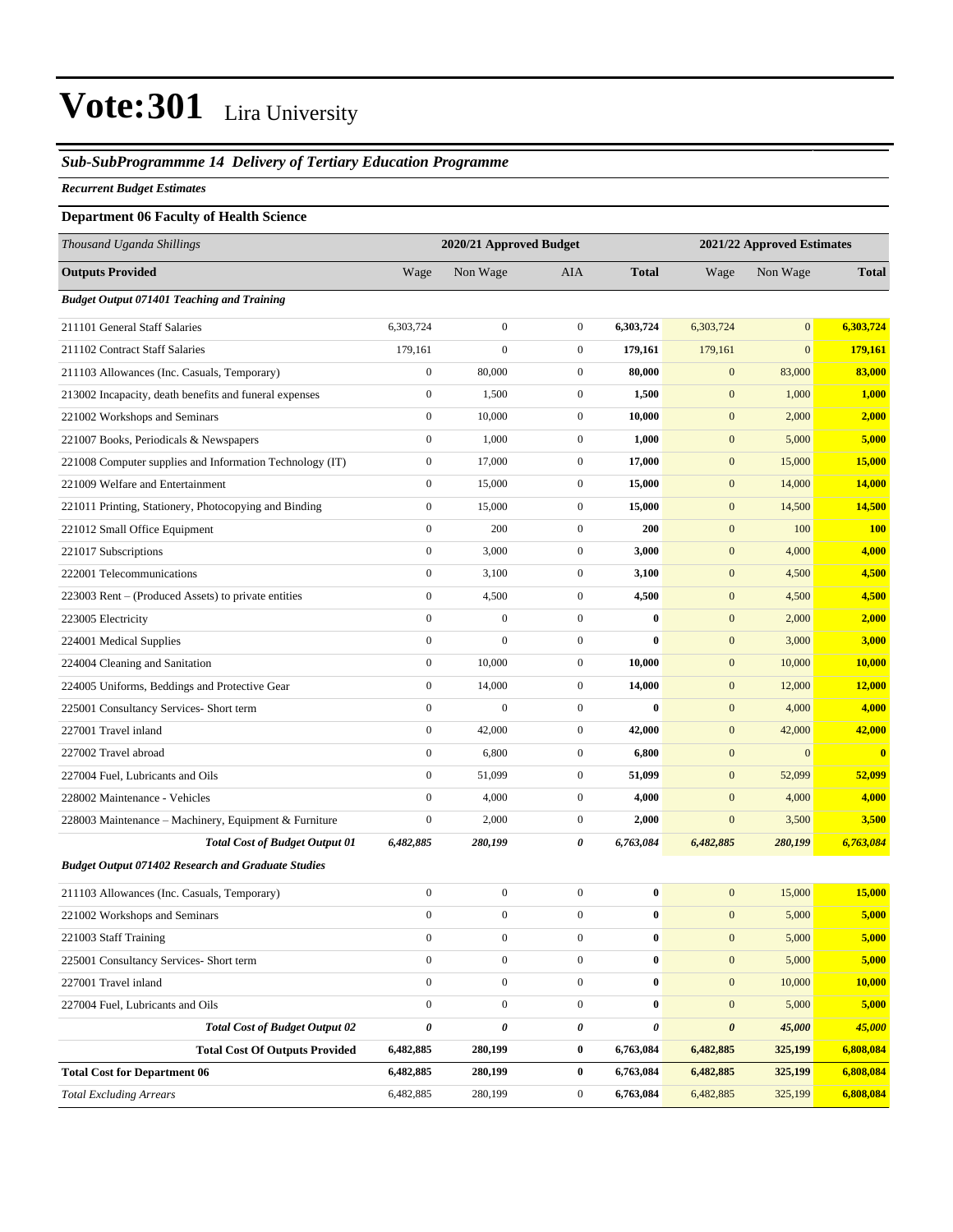#### **Department 07 Faculty of Management Sciences Programme**

| Thousand Uganda Shillings                                |                  | 2020/21 Approved Budget |                  | 2021/22 Approved Estimates |                  |                            |                         |
|----------------------------------------------------------|------------------|-------------------------|------------------|----------------------------|------------------|----------------------------|-------------------------|
| <b>Outputs Provided</b>                                  | Wage             | Non Wage                | <b>AIA</b>       | <b>Total</b>               | Wage             | Non Wage                   | <b>Total</b>            |
| <b>Budget Output 071401 Teaching and Training</b>        |                  |                         |                  |                            |                  |                            |                         |
| 211101 General Staff Salaries                            | 1,265,242        | $\boldsymbol{0}$        | $\mathbf{0}$     | 1,265,242                  | 1,266,524        | $\mathbf{0}$               | 1,266,524               |
| 211102 Contract Staff Salaries                           | 100,935          | $\boldsymbol{0}$        | $\boldsymbol{0}$ | 100,935                    | 99,653           | $\mathbf{0}$               | 99,653                  |
| 211103 Allowances (Inc. Casuals, Temporary)              | $\boldsymbol{0}$ | 346,000                 | $\boldsymbol{0}$ | 346,000                    | $\mathbf{0}$     | 329,399                    | 329,399                 |
| 213001 Medical expenses (To employees)                   | $\boldsymbol{0}$ | 3,000                   | $\boldsymbol{0}$ | 3,000                      | $\mathbf{0}$     | 8,000                      | 8,000                   |
| 213002 Incapacity, death benefits and funeral expenses   | $\boldsymbol{0}$ | 2,000                   | $\boldsymbol{0}$ | 2,000                      | $\mathbf{0}$     | $\mathbf{0}$               | $\overline{\mathbf{0}}$ |
| 221001 Advertising and Public Relations                  | $\boldsymbol{0}$ | 5,000                   | $\boldsymbol{0}$ | 5,000                      | $\mathbf{0}$     | 5,000                      | 5,000                   |
| 221002 Workshops and Seminars                            | $\boldsymbol{0}$ | 9,000                   | $\boldsymbol{0}$ | 9,000                      | $\mathbf{0}$     | 12,000                     | 12,000                  |
| 221003 Staff Training                                    | $\boldsymbol{0}$ | 30,000                  | $\boldsymbol{0}$ | 30,000                     | $\mathbf{0}$     | 28,000                     | 28,000                  |
| 221007 Books, Periodicals & Newspapers                   | $\boldsymbol{0}$ | 6,650                   | $\boldsymbol{0}$ | 6,650                      | $\mathbf{0}$     | 4,650                      | 4,650                   |
| 221008 Computer supplies and Information Technology (IT) | $\boldsymbol{0}$ | 12,000                  | $\boldsymbol{0}$ | 12,000                     | $\mathbf{0}$     | 8,000                      | 8,000                   |
| 221009 Welfare and Entertainment                         | $\mathbf{0}$     | 9,060                   | $\boldsymbol{0}$ | 9,060                      | $\mathbf{0}$     | 12,000                     | 12,000                  |
| 221011 Printing, Stationery, Photocopying and Binding    | $\boldsymbol{0}$ | 37,000                  | $\boldsymbol{0}$ | 37,000                     | $\mathbf{0}$     | 30,000                     | 30,000                  |
| 221012 Small Office Equipment                            | $\boldsymbol{0}$ | 2,060                   | $\boldsymbol{0}$ | 2,060                      | $\mathbf{0}$     | 4,000                      | 4,000                   |
| 222001 Telecommunications                                | $\boldsymbol{0}$ | 3,600                   | $\boldsymbol{0}$ | 3,600                      | $\mathbf{0}$     | 4,800                      | 4,800                   |
| 223005 Electricity                                       | $\boldsymbol{0}$ | $\boldsymbol{0}$        | $\boldsymbol{0}$ | $\bf{0}$                   | $\boldsymbol{0}$ | 8,000                      | 8,000                   |
| 224004 Cleaning and Sanitation                           | $\mathbf{0}$     | 13,000                  | $\boldsymbol{0}$ | 13,000                     | $\mathbf{0}$     | 14,000                     | 14,000                  |
| 224005 Uniforms, Beddings and Protective Gear            | $\mathbf{0}$     | 1,350                   | $\boldsymbol{0}$ | 1,350                      | $\mathbf{0}$     | 4,350                      | 4,350                   |
| 225001 Consultancy Services- Short term                  | $\boldsymbol{0}$ | 9,479                   | $\boldsymbol{0}$ | 9,479                      | $\mathbf{0}$     | 8,000                      | 8,000                   |
| 227001 Travel inland                                     | $\boldsymbol{0}$ | 22,000                  | $\boldsymbol{0}$ | 22,000                     | $\mathbf{0}$     | 22,000                     | 22,000                  |
| 227004 Fuel, Lubricants and Oils                         | $\boldsymbol{0}$ | 15,999                  | $\boldsymbol{0}$ | 15,999                     | $\boldsymbol{0}$ | 17,000                     | 17,000                  |
| 228003 Maintenance - Machinery, Equipment & Furniture    | $\boldsymbol{0}$ | 3,000                   | $\boldsymbol{0}$ | 3,000                      | $\mathbf{0}$     | 6,000                      | 6,000                   |
| 273102 Incapacity, death benefits and funeral expenses   | $\mathbf{0}$     | $\mathbf{0}$            | $\boldsymbol{0}$ | $\bf{0}$                   | $\mathbf{0}$     | 5,000                      | 5,000                   |
| <b>Total Cost of Budget Output 01</b>                    | 1,366,177        | 530,199                 | 0                | 1,896,376                  | 1,366,177        | 530,199                    | 1,896,376               |
| <b>Total Cost Of Outputs Provided</b>                    | 1,366,177        | 530,199                 | 0                | 1,896,376                  | 1,366,177        | 530,199                    | 1,896,376               |
| <b>Total Cost for Department 07</b>                      | 1,366,177        | 530,199                 | 0                | 1,896,376                  | 1,366,177        | 530,199                    | 1,896,376               |
| <b>Total Excluding Arrears</b>                           | 1,366,177        | 530,199                 | $\boldsymbol{0}$ | 1,896,376                  | 1,366,177        | 530,199                    | 1,896,376               |
| <b>Department 10 Faculty of Education</b>                |                  |                         |                  |                            |                  |                            |                         |
| Thousand Uganda Shillings                                |                  | 2020/21 Approved Budget |                  |                            |                  | 2021/22 Approved Estimates |                         |
| <b>Outputs Provided</b>                                  | Wage             | Non Wage                | AIA              | <b>Total</b>               | Wage             | Non Wage                   | <b>Total</b>            |
| <b>Budget Output 071401 Teaching and Training</b>        |                  |                         |                  |                            |                  |                            |                         |
| 211101 General Staff Salaries                            | 1,277,426        | $\boldsymbol{0}$        | $\boldsymbol{0}$ | 1,277,426                  | 1,277,426        | 0                          | 1,277,426               |
| 211102 Contract Staff Salaries                           | 101,893          | $\boldsymbol{0}$        | $\boldsymbol{0}$ | 101,893                    | 101,893          | $\boldsymbol{0}$           | 101,893                 |
| 211103 Allowances (Inc. Casuals, Temporary)              | $\boldsymbol{0}$ | 102,000                 | $\boldsymbol{0}$ | 102,000                    | $\mathbf{0}$     | 90,000                     | 90,000                  |
| 213001 Medical expenses (To employees)                   | $\boldsymbol{0}$ | 2,000                   | $\boldsymbol{0}$ | 2,000                      | $\mathbf{0}$     | 2,000                      | 2,000                   |
| 213002 Incapacity, death benefits and funeral expenses   | $\boldsymbol{0}$ | 2,600                   | $\boldsymbol{0}$ | 2,600                      | $\boldsymbol{0}$ | 2,600                      | 2,600                   |
| 221001 Advertising and Public Relations                  | $\boldsymbol{0}$ | $\boldsymbol{0}$        | $\boldsymbol{0}$ | $\bf{0}$                   | $\boldsymbol{0}$ | 3,000                      | 3,000                   |
| 221002 Workshops and Seminars                            | $\boldsymbol{0}$ | 8,000                   | $\boldsymbol{0}$ | 8,000                      | $\boldsymbol{0}$ | 8,000                      | 8,000                   |
| 221007 Books, Periodicals & Newspapers                   | $\boldsymbol{0}$ | 13,780                  | $\boldsymbol{0}$ | 13,780                     | $\boldsymbol{0}$ | 10,000                     | <b>10,000</b>           |
| 221008 Computer supplies and Information Technology (IT) | $\boldsymbol{0}$ | 9,810                   | $\boldsymbol{0}$ | 9,810                      | $\boldsymbol{0}$ | 6,700                      | 6,700                   |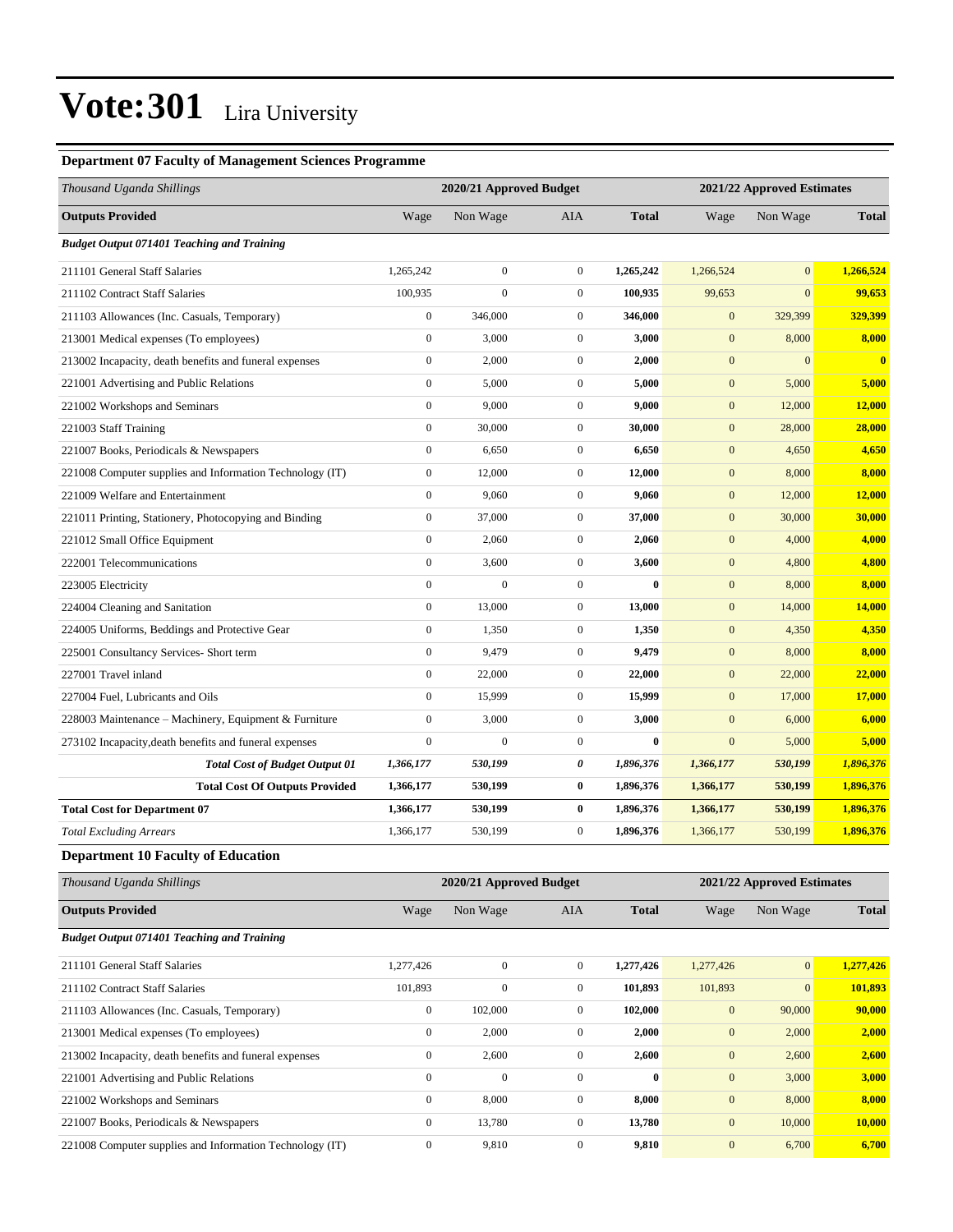| 221009 Welfare and Entertainment                                                                                                                                                                                                                                                                                                   | $\Omega$     | 6,000    | $\Omega$       | 6,000        | $\Omega$     | 6,000        | 6,000        |
|------------------------------------------------------------------------------------------------------------------------------------------------------------------------------------------------------------------------------------------------------------------------------------------------------------------------------------|--------------|----------|----------------|--------------|--------------|--------------|--------------|
| 221011 Printing, Stationery, Photocopying and Binding                                                                                                                                                                                                                                                                              | $\mathbf{0}$ | 5,475    | $\overline{0}$ | 5,475        | $\mathbf{0}$ | 10,000       | 10.000       |
| 221012 Small Office Equipment                                                                                                                                                                                                                                                                                                      | $\mathbf{0}$ | 2,451    | $\overline{0}$ | 2,451        | $\mathbf{0}$ | 2,000        | 2,000        |
| 221017 Subscriptions                                                                                                                                                                                                                                                                                                               | $\mathbf{0}$ | 3,600    | $\Omega$       | 3,600        | $\mathbf{0}$ | 8,686        | 8.686        |
| 222001 Telecommunications                                                                                                                                                                                                                                                                                                          | $\mathbf{0}$ | 3,440    | $\overline{0}$ | 3,440        | $\mathbf{0}$ | 3,000        | 3,000        |
| 223005 Electricity                                                                                                                                                                                                                                                                                                                 | $\Omega$     | $\Omega$ | $\Omega$       | $\mathbf{0}$ | $\mathbf{0}$ | 5,000        | 5,000        |
| 224001 Medical Supplies                                                                                                                                                                                                                                                                                                            | $\mathbf{0}$ | $\Omega$ | $\Omega$       | $\bf{0}$     | $\mathbf{0}$ | 5,500        | 5,500        |
| 224004 Cleaning and Sanitation                                                                                                                                                                                                                                                                                                     | $\mathbf{0}$ | 8,000    | $\overline{0}$ | 8.000        | $\mathbf{0}$ | 7,000        | 7,000        |
| 224005 Uniforms, Beddings and Protective Gear                                                                                                                                                                                                                                                                                      | $\mathbf{0}$ | 3,400    | $\Omega$       | 3,400        | $\mathbf{0}$ | 3,870        | 3,870        |
| 225001 Consultancy Services- Short term                                                                                                                                                                                                                                                                                            | $\mathbf{0}$ | $\theta$ | $\Omega$       | $\bf{0}$     | $\mathbf{0}$ | 6,000        | 6.000        |
| 227001 Travel inland                                                                                                                                                                                                                                                                                                               | $\mathbf{0}$ | 10,350   | $\overline{0}$ | 10,350       | $\mathbf{0}$ | 10,350       | 10,350       |
| 227002 Travel abroad                                                                                                                                                                                                                                                                                                               | $\mathbf{0}$ | 10,800   | $\Omega$       | 10,800       | $\mathbf{0}$ | $\mathbf{0}$ | $\mathbf{0}$ |
| 227004 Fuel, Lubricants and Oils                                                                                                                                                                                                                                                                                                   | $\Omega$     | 9,050    | $\overline{0}$ | 9,050        | $\mathbf{0}$ | 9,050        | 9,050        |
| 228003 Maintenance - Machinery, Equipment & Furniture                                                                                                                                                                                                                                                                              | $\theta$     | $\Omega$ | $\Omega$       | $\bf{0}$     | $\mathbf{0}$ | 2,000        | 2,000        |
| <b>Total Cost of Budget Output 01</b>                                                                                                                                                                                                                                                                                              | 1,379,318    | 200,756  | 0              | 1,580,074    | 1,379,318    | 200,756      | 1,580,074    |
| <b>Total Cost Of Outputs Provided</b>                                                                                                                                                                                                                                                                                              | 1,379,318    | 200,756  | $\bf{0}$       | 1,580,074    | 1,379,318    | 200,756      | 1,580,074    |
| <b>Total Cost for Department 10</b>                                                                                                                                                                                                                                                                                                | 1,379,318    | 200,756  | $\bf{0}$       | 1,580,074    | 1,379,318    | 200,756      | 1,580,074    |
| <b>Total Excluding Arrears</b>                                                                                                                                                                                                                                                                                                     | 1,379,318    | 200,756  | $\overline{0}$ | 1,580,074    | 1,379,318    | 200,756      | 1,580,074    |
| $\mathbf{D}$ $\mathbf{A}$ $\mathbf{A}$ $\mathbf{A}$ $\mathbf{C}$ $\mathbf{H}$ $\mathbf{A}$ $\mathbf{A}$ $\mathbf{A}$ $\mathbf{A}$ $\mathbf{A}$ $\mathbf{A}$ $\mathbf{A}$ $\mathbf{A}$ $\mathbf{A}$ $\mathbf{A}$ $\mathbf{A}$ $\mathbf{A}$ $\mathbf{A}$ $\mathbf{A}$ $\mathbf{A}$ $\mathbf{A}$ $\mathbf{A}$ $\mathbf{A}$ $\mathbf{$ |              |          |                |              |              |              |              |

#### **Department 11 Clinical Services**

| Thousand Uganda Shillings                                |                  | 2020/21 Approved Budget | 2021/22 Approved Estimates |              |              |                |              |
|----------------------------------------------------------|------------------|-------------------------|----------------------------|--------------|--------------|----------------|--------------|
| <b>Outputs Provided</b>                                  | Wage             | Non Wage                | <b>AIA</b>                 | <b>Total</b> | Wage         | Non Wage       | <b>Total</b> |
| <b>Budget Output 071401 Teaching and Training</b>        |                  |                         |                            |              |              |                |              |
| 211101 General Staff Salaries                            | 1,818,182        | $\mathbf{0}$            | $\mathbf{0}$               | 1,818,182    | 1,818,182    | $\overline{0}$ | 1,818,182    |
| 211103 Allowances (Inc. Casuals, Temporary)              | $\overline{0}$   | 10,000                  | $\mathbf{0}$               | 10.000       | $\mathbf{0}$ | 50,000         | 50,000       |
| 213002 Incapacity, death benefits and funeral expenses   | $\overline{0}$   | 10,000                  | $\Omega$                   | 10.000       | $\mathbf{0}$ | 2,000          | 2,000        |
| 221001 Advertising and Public Relations                  | $\mathbf{0}$     | 5,000                   | $\mathbf{0}$               | 5,000        | $\mathbf{0}$ | 3,000          | 3,000        |
| 221002 Workshops and Seminars                            | $\mathbf{0}$     | 10.000                  | $\overline{0}$             | 10,000       | $\mathbf{0}$ | 5,000          | 5,000        |
| 221007 Books, Periodicals & Newspapers                   | $\mathbf{0}$     | 12,000                  | $\mathbf{0}$               | 12,000       | $\mathbf{0}$ | 15,000         | 15,000       |
| 221008 Computer supplies and Information Technology (IT) | $\boldsymbol{0}$ | 5,000                   | $\mathbf{0}$               | 5,000        | $\mathbf{0}$ | 10,000         | 10,000       |
| 221009 Welfare and Entertainment                         | $\mathbf{0}$     | 10,000                  | $\overline{0}$             | 10,000       | $\mathbf{0}$ | 12,000         | 12,000       |
| 221011 Printing, Stationery, Photocopying and Binding    | $\overline{0}$   | 15,000                  | $\overline{0}$             | 15,000       | $\mathbf{0}$ | 9,000          | 9,000        |
| 221012 Small Office Equipment                            | $\mathbf{0}$     | 10,000                  | $\overline{0}$             | 10,000       | $\mathbf{0}$ | 1,000          | 1,000        |
| 222001 Telecommunications                                | $\overline{0}$   | 10,000                  | $\overline{0}$             | 10,000       | $\mathbf{0}$ | 7,600          | 7,600        |
| 223003 Rent – (Produced Assets) to private entities      | $\mathbf{0}$     | 5,000                   | $\overline{0}$             | 5,000        | $\mathbf{0}$ | 5,400          | 5,400        |
| 223005 Electricity                                       | $\Omega$         | $\Omega$                | $\Omega$                   | $\bf{0}$     | $\mathbf{0}$ | 2,000          | 2,000        |
| 224001 Medical Supplies                                  | $\mathbf{0}$     | 10,000                  | $\mathbf{0}$               | 10,000       | $\mathbf{0}$ | $\overline{0}$ | $\bf{0}$     |
| 224004 Cleaning and Sanitation                           | $\mathbf{0}$     | 10.000                  | $\overline{0}$             | 10.000       | $\mathbf{0}$ | 6,000          | 6,000        |
| 224005 Uniforms, Beddings and Protective Gear            | $\mathbf{0}$     | 8,000                   | $\overline{0}$             | 8,000        | $\mathbf{0}$ | 8,000          | 8,000        |
| 225001 Consultancy Services- Short term                  | $\mathbf{0}$     | $\overline{0}$          | $\overline{0}$             | $\bf{0}$     | $\mathbf{0}$ | 2,000          | 2,000        |
| 226001 Insurances                                        | $\mathbf{0}$     | 10,000                  | $\overline{0}$             | 10,000       | $\mathbf{0}$ | $\overline{0}$ | $\bf{0}$     |
| 227001 Travel inland                                     | $\overline{0}$   | 10,000                  | $\mathbf{0}$               | 10,000       | $\mathbf{0}$ | 10,000         | 10,000       |
| 227004 Fuel, Lubricants and Oils                         | $\mathbf{0}$     | 20,000                  | 0                          | 20,000       | $\mathbf{0}$ | 20,000         | 20,000       |